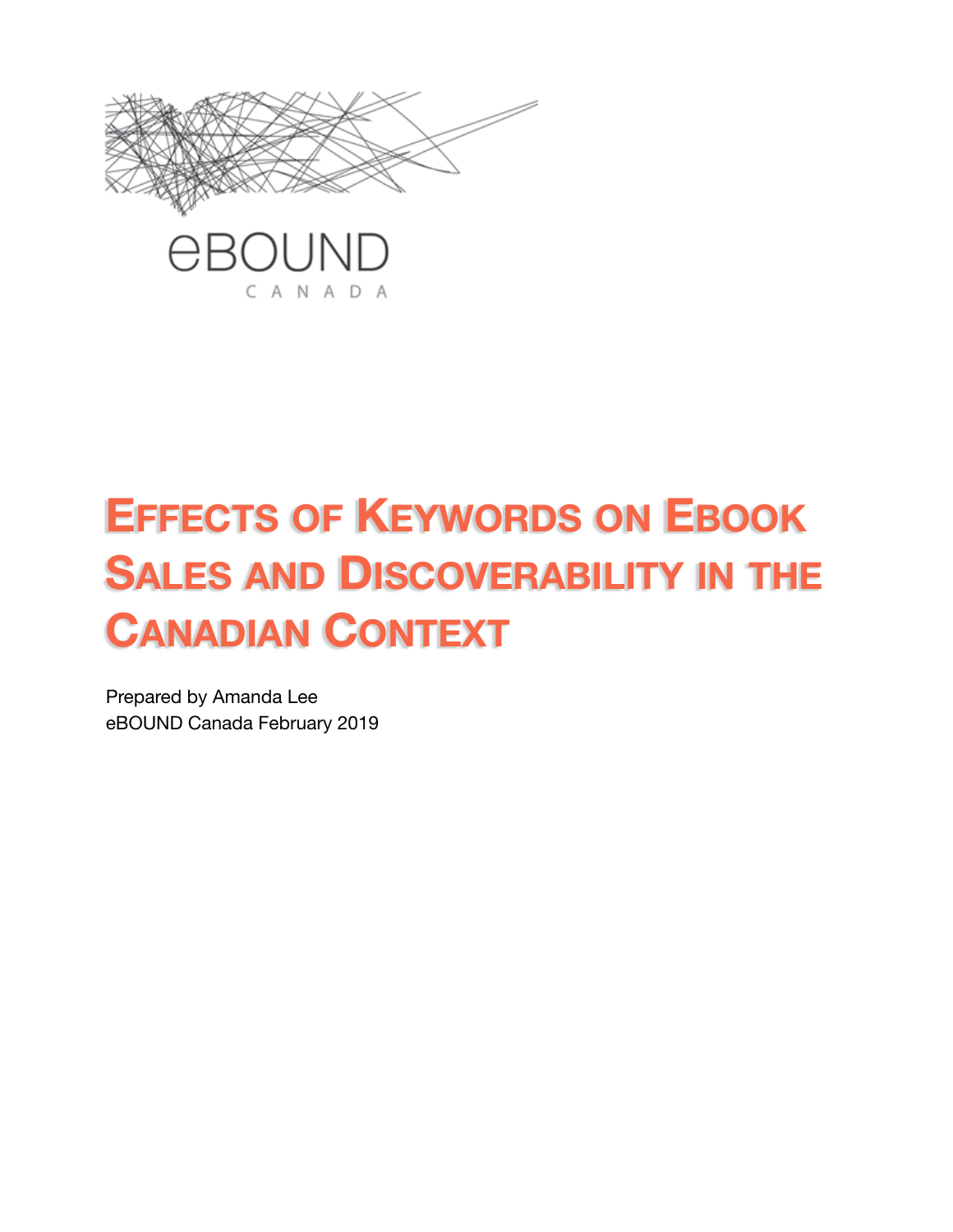| <b>Executive Summary</b>                                            | 4              |
|---------------------------------------------------------------------|----------------|
| <b>Introduction and Background</b>                                  | 5              |
| Keywords in Bibliographic Metadata                                  | 5              |
| Objective                                                           | 5              |
| Introduction                                                        | 6              |
| <b>Analysis Methodology</b>                                         | $\overline{7}$ |
| Methodology                                                         | $\overline{7}$ |
| Limitations                                                         | 10             |
| <b>Findings</b>                                                     | 10             |
| Overview                                                            | 10             |
| <b>Effect on Sales</b>                                              | 11             |
| <b>Effect on Discoverability</b>                                    | 15             |
| <b>Conclusions</b>                                                  | 23             |
| <b>Recommendations for Publishers</b>                               | 23             |
| <b>Appendices</b>                                                   | 24             |
| Appendix A: Development of Human-Created Keywords                   | 24             |
| Appendix B: Additional Analysis of the Effects of Keywords on Sales | 26             |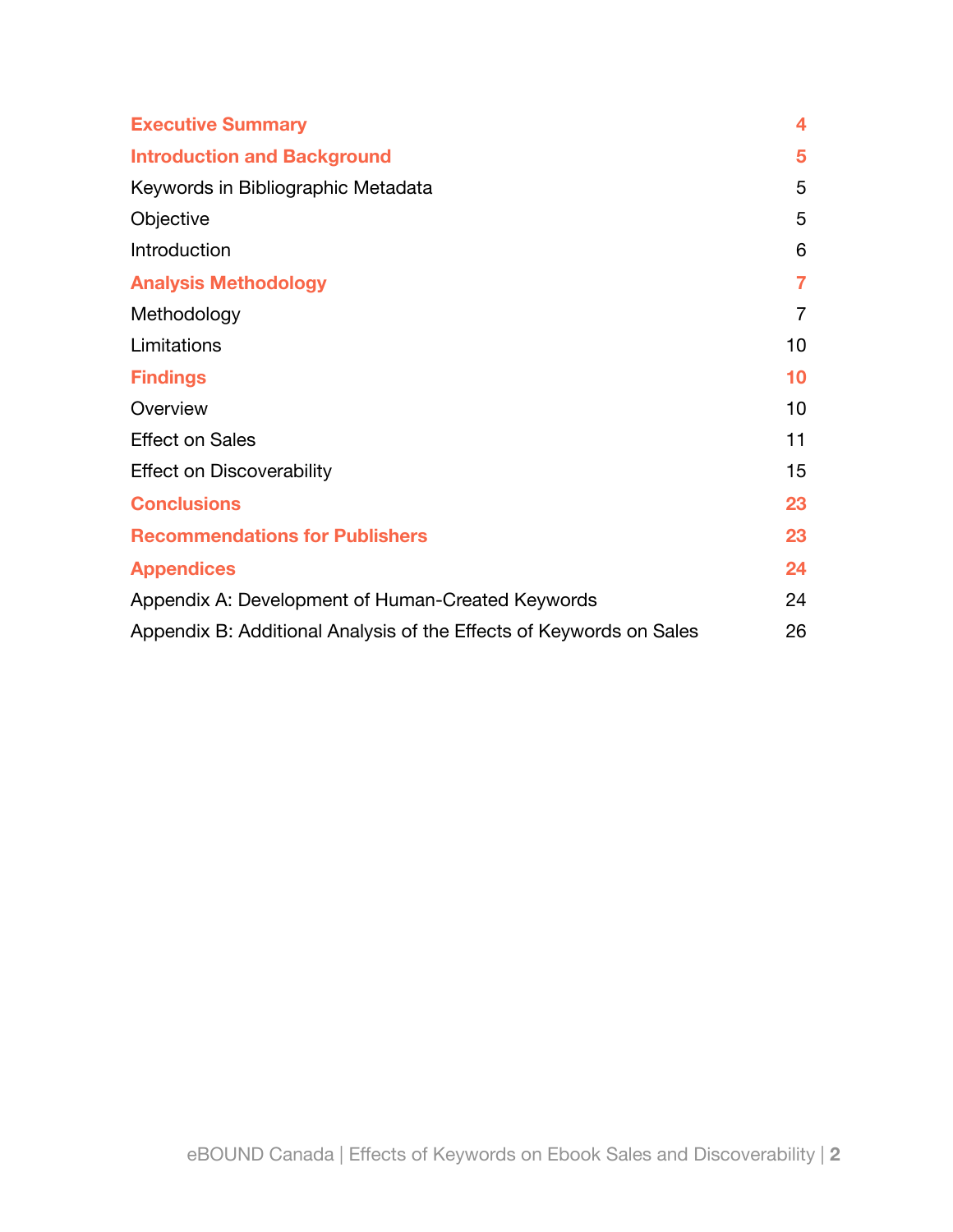

Funding for this study was provided by Ontario Creates. Any opinions, findings, conclusions or recommendations expressed in this material are those of the author and do not necessarily reflect the views of Ontario Creates or the Government of Ontario. The Government of Ontario and its agencies are in no way bound by the recommendations contained in this document.

Funded by the Government of Canada

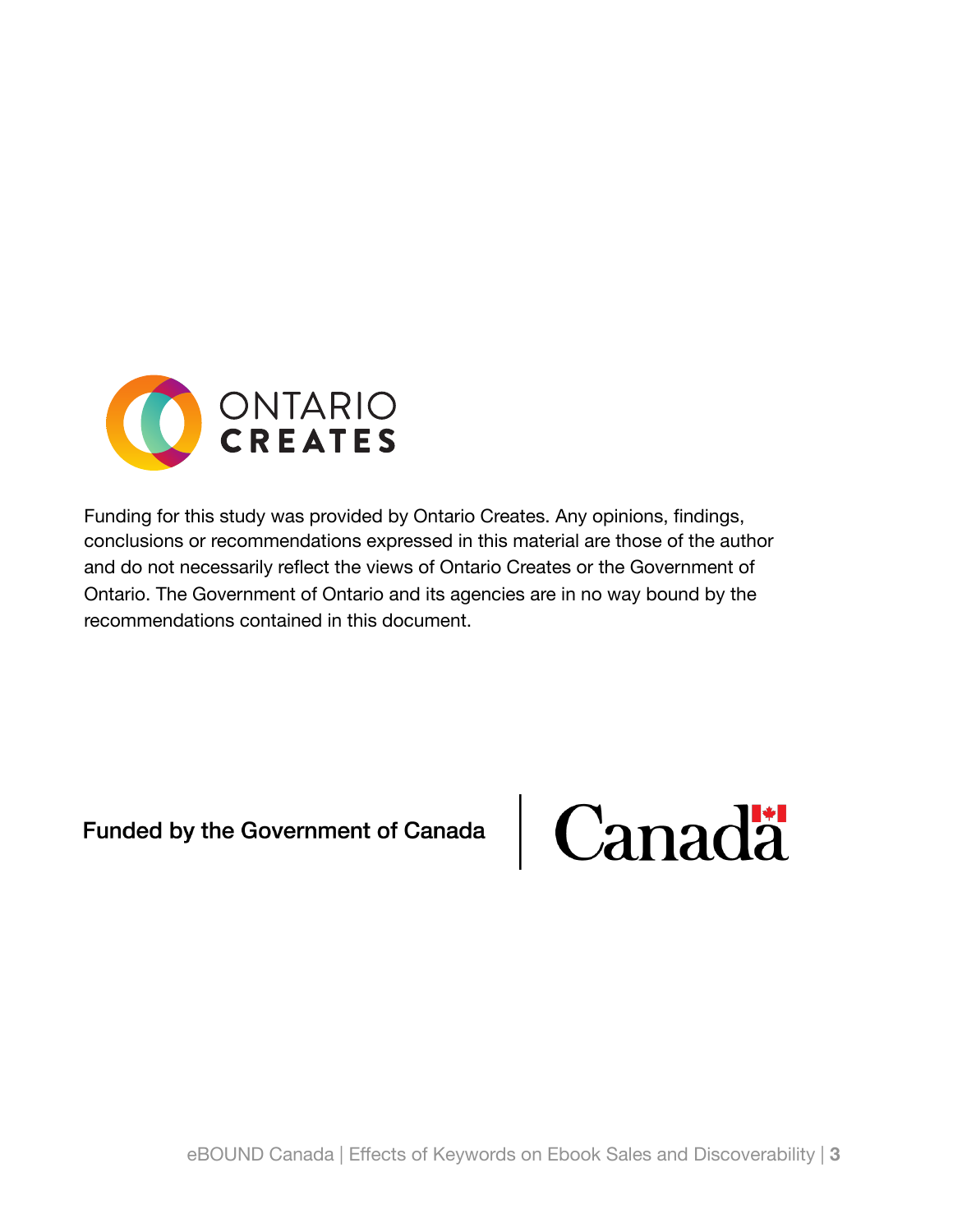# <span id="page-3-0"></span>**EXECUTIVE SUMMARY**

eBOUND Canada, a not-for-profit agency dedicated to advancing the digital engagement of Canadian book publishers, commissioned this study to determine the effect of adding keywords to ebook metadata on the sales and discovery of those ebooks.

This report analyzes the change in sales and discovery of three different groups of ebooks: a control group with no keywords, a group with keywords created by human contractors, and a group with keywords created by Firebrand Technologies using machine learning-driven audience analysis. The keywords were distributed to Amazon Canada and Amazon US at the very end of September 2018, data was gathered from October 1 2018 to December 31 2018, and this report compares the study period to the previous three months (July, August and September 2018) as well as to the previous year (October, November and December 2017).

The goal of the study was to determine if there is value to Canadian publishers in adding keywords to their ebook metadata on a large scale and, if so, the most effective method of keyword creation.

Results of this analysis indicate that the addition of keywords, both machine-created and human-created, had no effect on sales regardless of the ebook's category, sales ranking or publication year. However, the ebooks with keywords saw a significant increase in discovery as measured by views on Amazon, and the books with humancreated keywords saw the largest increase overall.

While further research into converting views to purchases is needed before clear recommendations can be made, the increase in discovery is significant enough that publishers looking to improve that metric should find value in adding keywords to their bibliographic metadata.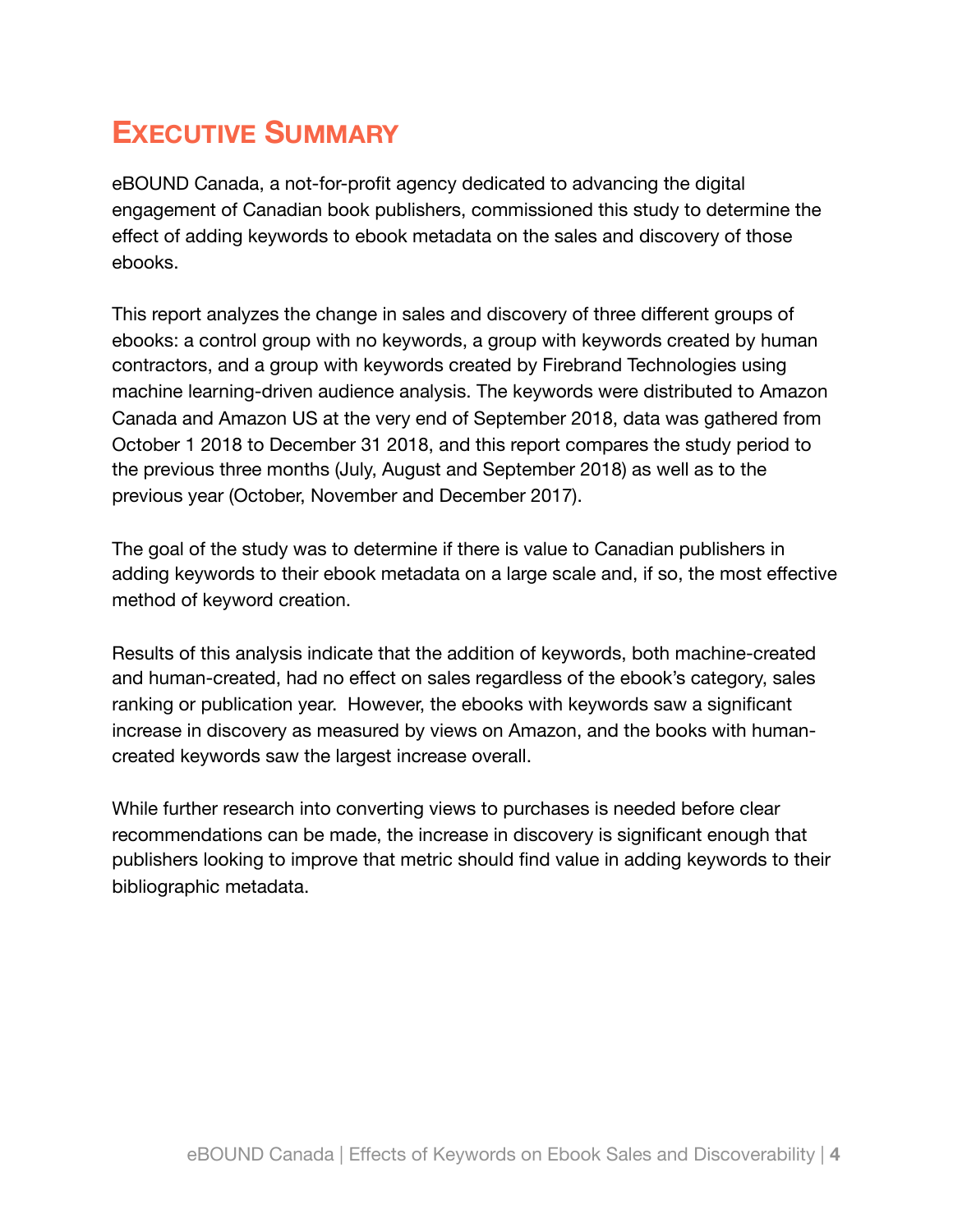# <span id="page-4-0"></span>**INTRODUCTION AND BACKGROUND**

### <span id="page-4-1"></span>**Keywords in Bibliographic Metadata**

Keywords are a part of bibliographic metadata that is typically not displayed to the consumer. Few retailers are currently making use of keywords, but the ones that do use them as invisible but searchable—so that a consumer searching Amazon for "quirky Canadian cookbook" finds *Food That Really Schmecks* (Wilfrid Laurier University Press) even though that term isn't used in the book's descriptive copy or title. The consumer won't see that phrase appear anywhere on the page.

<span id="page-4-4"></span>Currently keyword standards are in a bit of flux: the current Book Industry Study Group's (BISG) best practices document recommends a limit of 500 characters<sup>[1](#page-4-3)</sup>, which lines up with the ONline Information eXchange (ONIX) bibliographic metadata distribution guidelines. However, as of November 2018, Amazon will only accept 250 bytes in the keywords field. Generally, each character counts as one byte, but there are some special characters such as 'é', 'ä', and '&' that count as two or more bytes. In contrast, punctuation (including commas, colons and semi-colons) do not count as bytes. Amazon is the only major retailer currently using keywords. Throughout this study, sales data and discoverability data are taken entirely from Amazon.

Keywords are distributed in ONIX using the Subject composite under the heading Keywords.

### <span id="page-4-2"></span>**Objective**

The primary objective of this research was to determine if adding keywords to bibliographic metadata had an effect on the discovery and sales of Canadian ebooks. The secondary objective was to determine whether keywords created by human readers or keywords created by machine learning would perform better in the Canadian context. The tertiary objective was to determine which types of books saw the greatest change after keywords were assigned.

The end goal was to provide Canadian publishers with guidance on the use of keywords in bibliographic metadata.

<span id="page-4-3"></span><sup>&</sup>lt;sup>[1](#page-4-4)</sup> Book Industry Study Group. "Revised Best Practices for Keywords in Metadata." *BISG*, Feb. 2018, bisg.org/store/ViewProduct.aspx?id=6972954.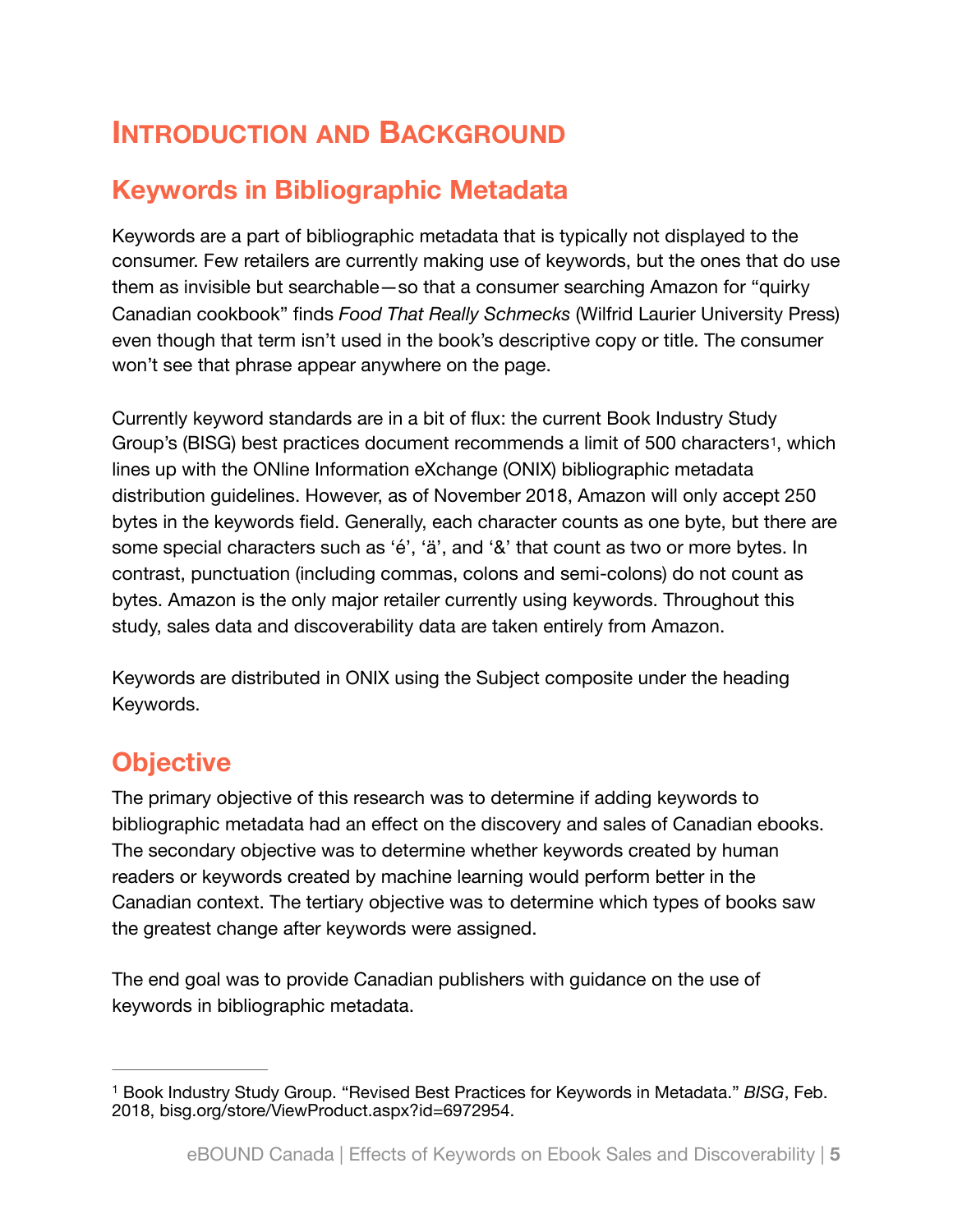# <span id="page-5-0"></span>**Introduction**

### eBOUND Canada

eBOUND Canada is an independent not-for-profit organization dedicated to advancing Canadian publishers' engagement in the digital marketplace regardless of their size or level of expertise. eBOUND provides digital asset and metadata management, marketing, conversion services, and professional development to its seventy member publishers.

### Firebrand Technologies / Kadaxis

Firebrand Technologies is a software and services company that has served the publishing industry for over thirty years. Kadaxis is a technology company which uses artificial intelligence and machine learning to enhance bibliographic metadata. The two companies work together to create keywords by machine-analyzing audience reviews and other text about the book found on the internet.

Firebrand Technologies / Kadaxis will be referred to as "Firebrand" throughout this report.

### Amanda Lee, Lead Consultant

Amanda Lee has worked in Canadian publishing for 8 years. She has held positions focused on metadata enhancement and digital distribution platforms at Dundurn Press, HarperCollins Canada and House of Anansi Press / Groundwood Books. She has worked closely with retailers, distributors and industry groups to understand and communicate bibliographic metadata standards, and has worked on metadata improvement projects for eBOUND, LitDistCo, and several independent authors.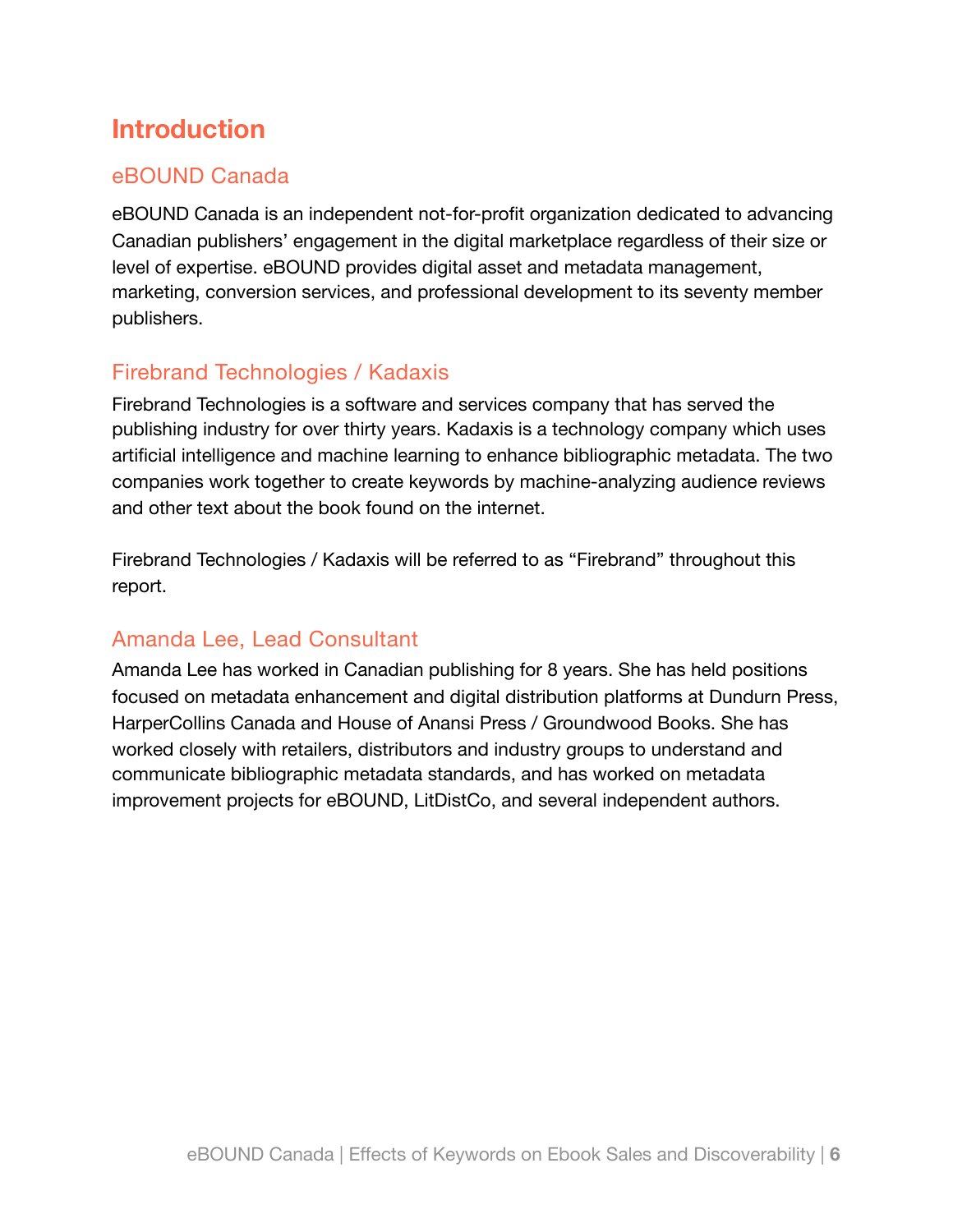# <span id="page-6-0"></span>**ANALYSIS METHODOLOGY**

# <span id="page-6-1"></span>**Methodology**

This research project had four primary milestones. First, selecting books from eBOUND client publishers' lists to add keywords to as well as books to use in the control group; second, creating and distributing those keywords to Amazon; third, gathering the sales and discoverability data and fourth, analyzing and presenting that data.

### Title Selection

Firebrand Technologies was given a list of approximately 8,000 ebooks produced by eBOUND's client publishers. This list contained titles and international standard book numbers (ISBNs). They ran those titles through their predictive analysis model, which assigns each book a score based on the number of reviews that book has on Amazon and Goodreads, as well as its sales ranking and star ranking on Amazon. They test potential keywords against a variety of factors that they know about how Amazon utilizes keywords, including a database of keywords derived directly from Amazon. The score, which is presented as a number, indicates how well Firebrand's AI-driven keyword creation is likely to work as well as their predicted ability to generate highquality keywords created for that book. The predictive analysis system filtered out approximately 5,000 ebooks which did not have enough reviews to allow the system to create keywords, and then Firebrand returned the remaining 3,000 ISBNs with scores.

After receiving the scores, lead consultant Amanda Lee chose 600 ebooks from the list of 3,000. She sorted out the books that already had keywords assigned, contacted publishers to attain permission to modify and distribute metadata, then selected books with scores that represented the books published by the majority of eBOUND's publishers. Then she further sorted them into categories by choosing from several Book Industry Standards and Communications (BISAC) code main subject headings.

The selected ebooks were split into three groups of 200 ISBNs each: one group to serve as a control group, one group to be given human-created keywords, and one group to be run through Firebrand Technologies / Kadaxis's keyword creation tool. Each group had the same approximate median score and the same approximate number of ISBNs from each BISAC main category.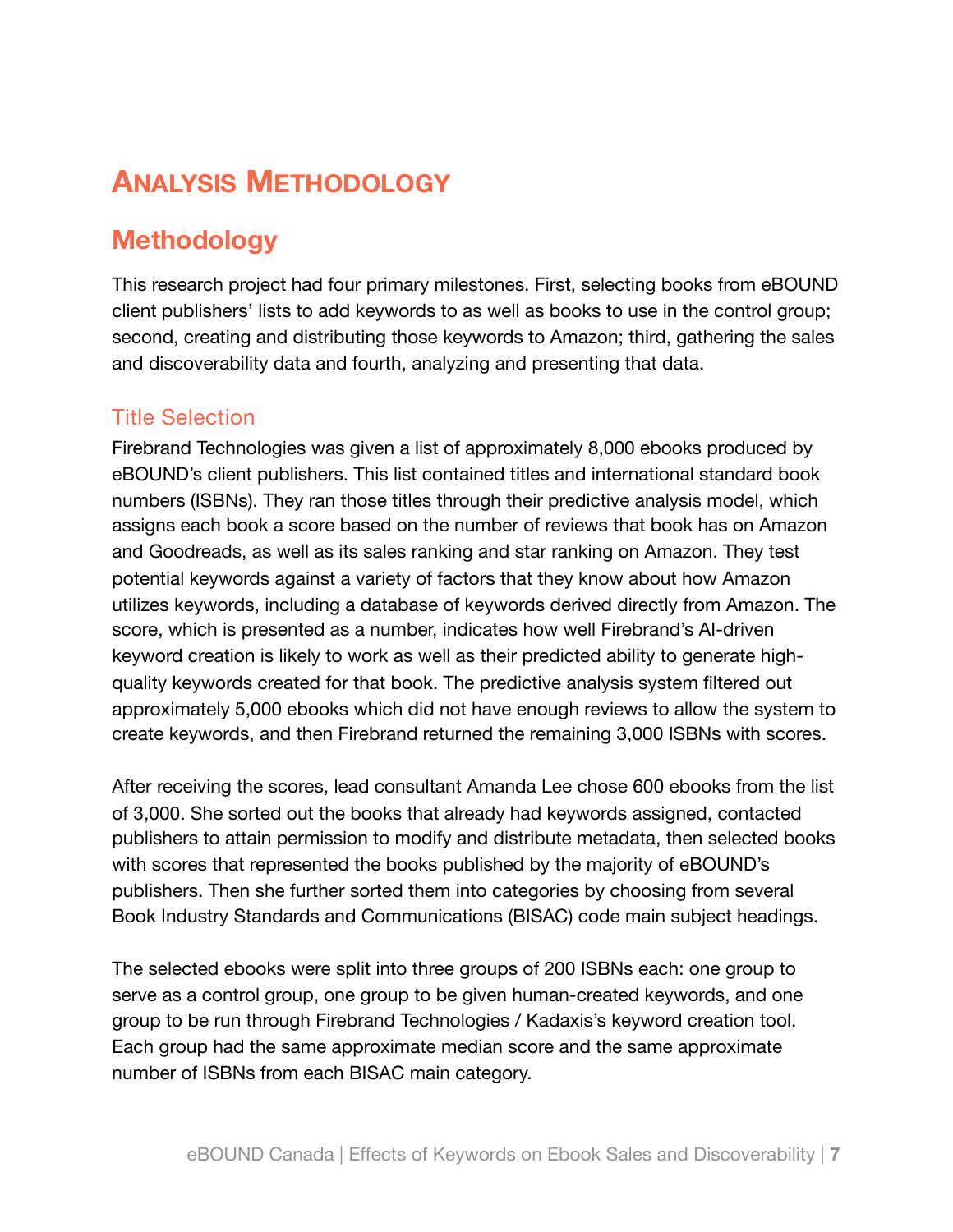Unfortunately, the selected group of titles had scores too low for Firebrand Technologies to work with, and many of the titles that scored high enough had already been assigned keywords by their publishers. We compromised by choosing higherranked titles for Firebrand, approximately fifty of which already had keywords, and asking those publishers to allow us to replace their keywords with Firebrand's machine-created keywords. Please see page 8 for more information on this limitation.

### Keyword Creation and Distribution

### **Firebrand Technologies / Kadaxis**

Firebrand received their 200 ISBNs and used their keyword creation tool to analyze the ebook's audience response and assign keywords using machine learning. Firebrand required one month to assign keywords to their group of 200 ISBNs.

Firebrand's ISBNs had an average of 71 individual keywords and an average length of 907 characters.

#### **Human created**

The 200 titles were split into three groups and assigned to three subcontractors trained by Amanda Lee. Keywords were chosen by reading the book's description, the author's biography, professional reviews and reader reviews, as well as by looking at keywords assigned to similar titles using BookNet's Biblio-o-Matic tool.<sup>[2](#page-7-0)</sup> For more information on the methods used by the contractors, please see Appendix A.

<span id="page-7-1"></span>It took the subcontractors approximately twenty minutes to create keywords for each ISBN. The set of human-created keywords was received in two weeks.

The ISBNs assigned to human contractors had an average of 42 individual keywords and an average length of 505 characters.

### **Distribution**

All of the ebooks selected were stored in CoreSource's digital asset management system. The updated metadata of each ISBN, including the control titles, was uploaded to CoreSource and distributed to ebook retailers on September 26th, which allowed enough time for the keywords to be ingested into Amazon's backend. The keywords

<span id="page-7-0"></span><sup>&</sup>lt;sup>[2](#page-7-1)</sup> "BookNet Canada Biblio-o-Matic." *Chrome Web Store*, BookNet Canada, June 2018, chrome.google.com/webstore/detail/booknet-canada-biblio-o-m/ gggkfjokoepiblflomjbjjffjoejplom.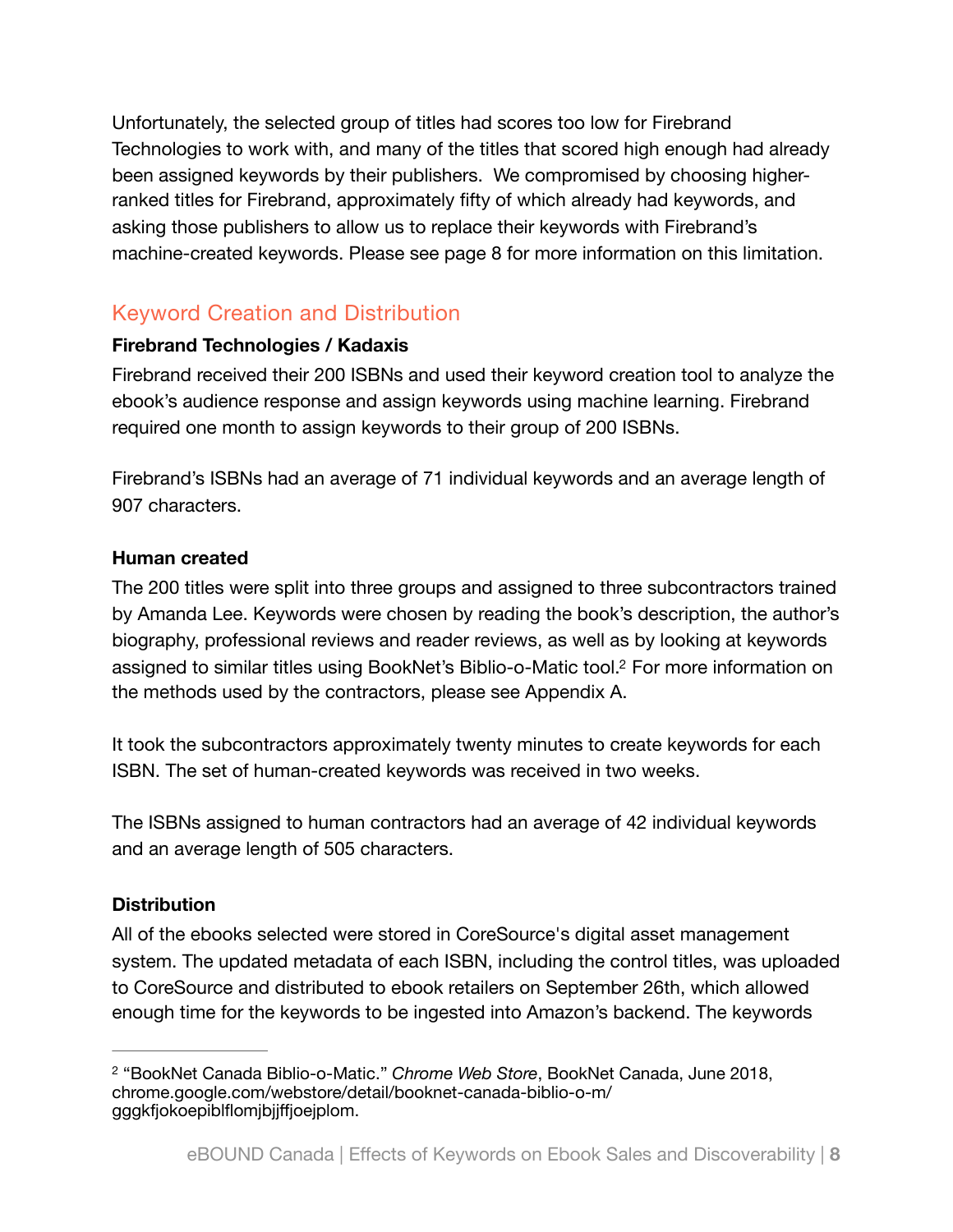were tested via search on the Amazon site in late September, and then periodically checked in Amazon's Vendor Central platform throughout the period of the study to ensure they hadn't been accidentally overwritten.

#### **Metrics**

The effect of keywords was measured using two metrics: sales and glance views.

#### **Sales**

The Canadian and US net sales by number of purchases, not income. Sales data came **only** from Amazon and **only** for the ebooks—not their print or audio versions. When we say "all sales", we refer only to Amazon sales of ebooks.

#### **Glance Views**

The total number of glance views for an individual ebook across all Amazon markets. Glance views are a measure of discoverability—glance views show the number of times the Amazon Product Detail Page of the ebook is viewed by a consumer.

### Gathering Data

The study took place over the course of three months: October, November and December 2018. Monthly Amazon sales reports were collected for those months, as well as the previous three months and October, November and December 2017.

Weekly Amazon glance view reports were gathered to measure discoverability. These were collected for fifteen weeks (the thirteen weeks of the study and the two weeks prior to the study) as well as for the three months leading up to the study (July, August and September of 2018). The glance view reports present a year-over-year increase, which allowed us to determine the effect on discoverability over the previous year.

### Analyzing the Data

The data was analyzed to determine the increase in sales and in glance views. Sales data was analyzed month-over-month during the study period as well as against the previous three months and the same period in the previous year. Discoverability data was analyzed week-over-week during the study period as well as against the previous three months and the same period in the previous year.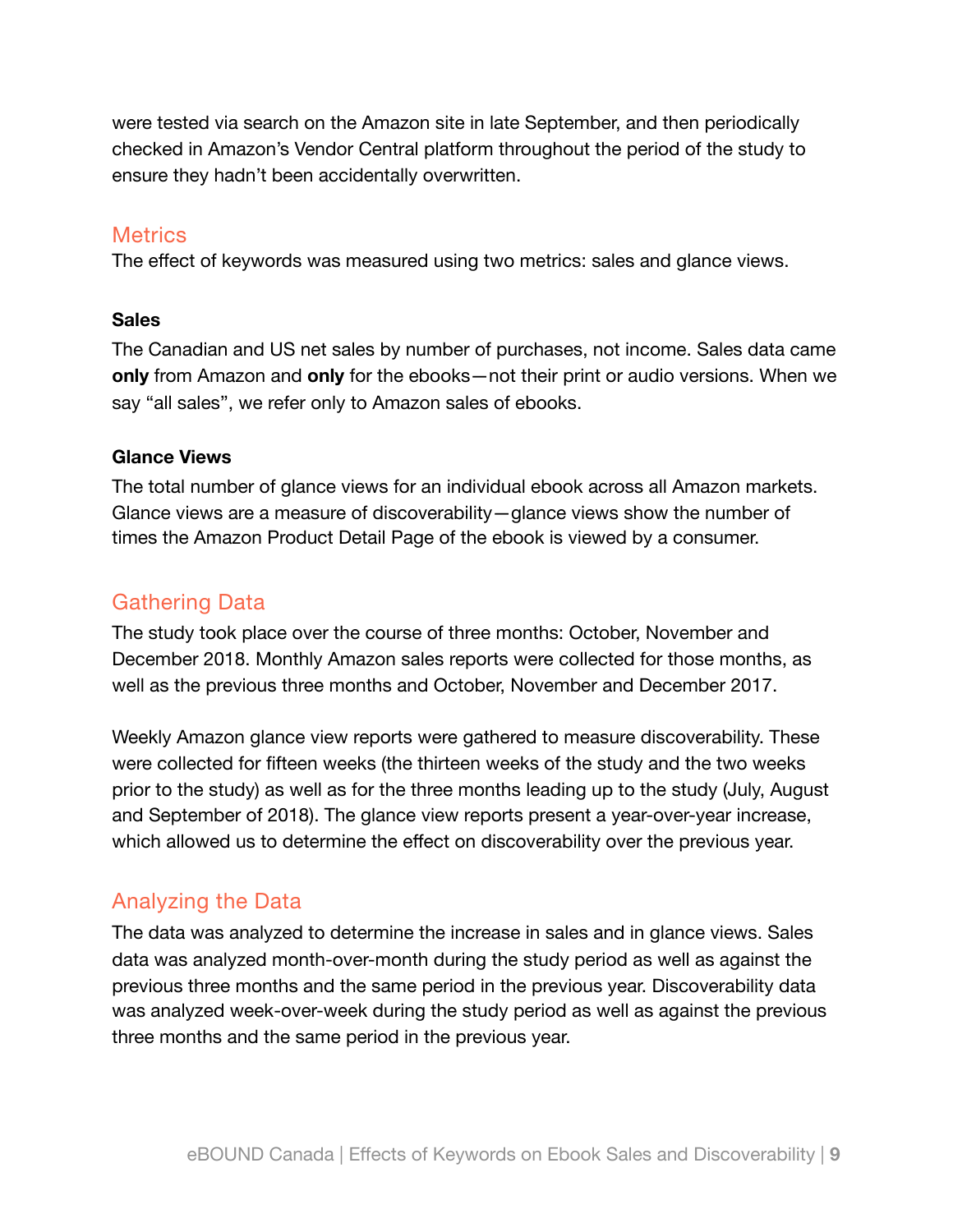# <span id="page-9-0"></span>**Limitations**

### Title Selection

Because Firebrand Technologies was not able to work with the lower-ranking ebooks which make up the majority of the ISBNs published by eBOUND's publishers, we had to assign them a group of titles that see significantly higher sales than those assigned to the other two groups. In the analysis that follows, this is overcome by making a note of the significant difference or by looking at the change in sales by average percentage change rather than average number of sales. Number of sales are analyzed when looking at individual books.

Many of the high-ranked titles already had keywords assigned by the publishers. This means that approximately fifty of Firebrand's titles were assigned new keywords. It is possible that the effect on discoverability for Firebrand's keywords is smaller due to this discrepancy.

### Collected Data

eBOUND Canada works with digital books only, and the scope of this study is such that only sales of ebooks were collected.

It is possible that there was an increase in sales of the print format of our keyworded titles. Consumers searching on Amazon may be clicking through to the digital version, thus increasing glance views, and then selecting and purchasing the print version. Further research collecting sales of all formats of a title may be of benefit here.

# <span id="page-9-1"></span>**FINDINGS**

### <span id="page-9-2"></span>**Overview**

The findings show that there is no statistically significant change in sales of ebooks with keywords assigned over ebooks without keywords assigned, regardless of the ebook's category or year of publication, and regardless of whether those keywords were assigned using machine learning or by human beings. However, the discoverability of ebooks with keywords assigned was increased over those without, and it was also increased over the same ebook last year and last quarter. This increase was apparent in books across all categories and publication year, and while the increase is more significant in those books with human-assigned keywords, the effect is still apparent in the ebooks with machine-assigned keywords.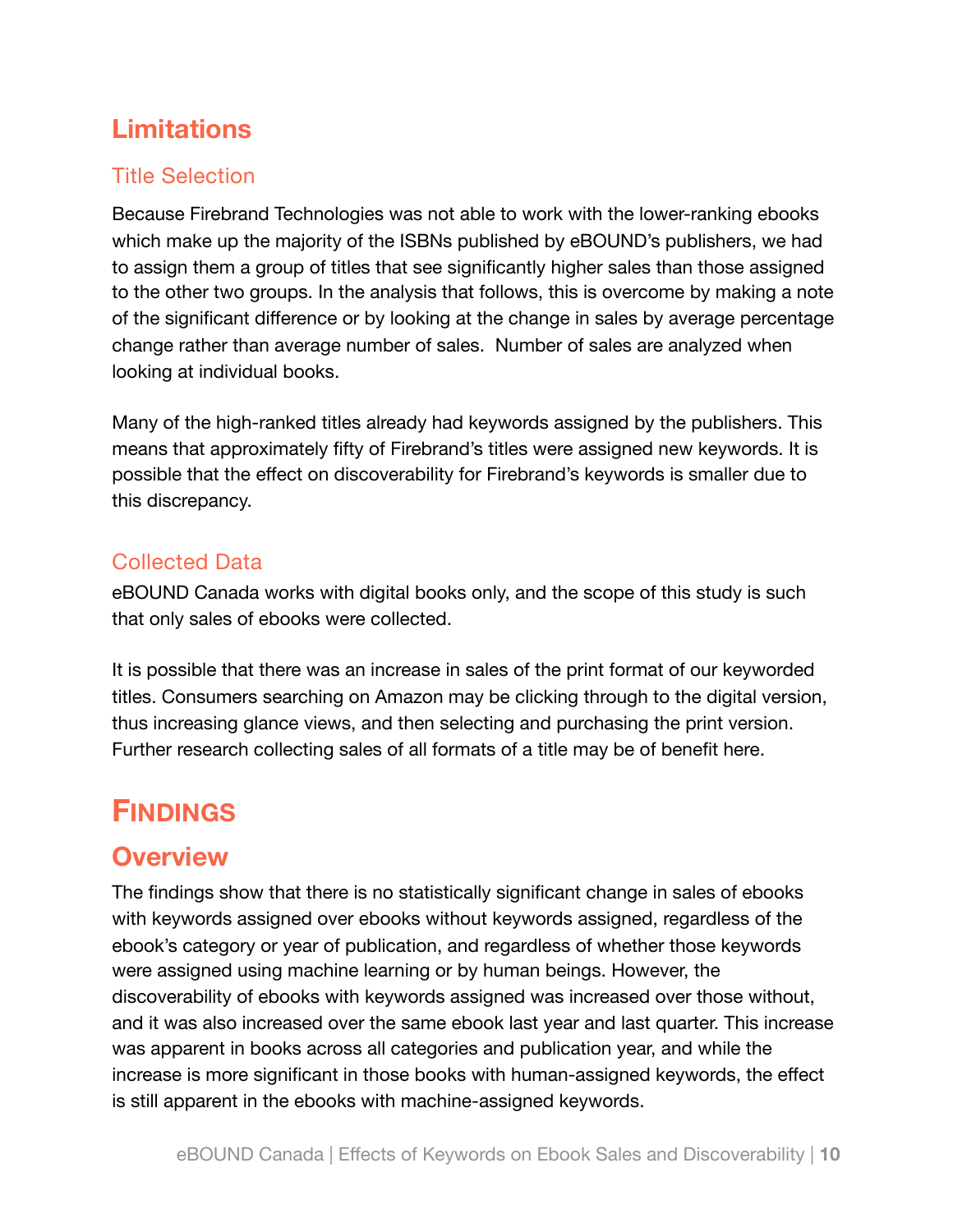# <span id="page-10-0"></span>**Effect on Sales**

### Keyword-Assigned ebooks vs. Control ebooks

The following looks at the change in sales of the ebooks to which we assigned keywords (regardless of whether the keywords were created by machines or by humans) against the control group—those ebooks that did not have any keywords at all.

The most telling set of data is the average percentage change in sales month-overmonth (**Fig. 1**). This chart looks at the average percentage change in Canadian Amazon sales in September 2018 over August 2018 (the month prior to the keywords being distributed), and then October over September (the month the keywords appeared), November over October and December over November. The next chart (**Fig. 2**) is the same but looking at US Amazon sales.

**FIGURE 1:** Average percentage change in Canadian sales of ebooks with keywords assigned (Keyword) versus ebooks without keywords assigned (Control), month over month. A blue dotted line is used to indicate the start of the study period.

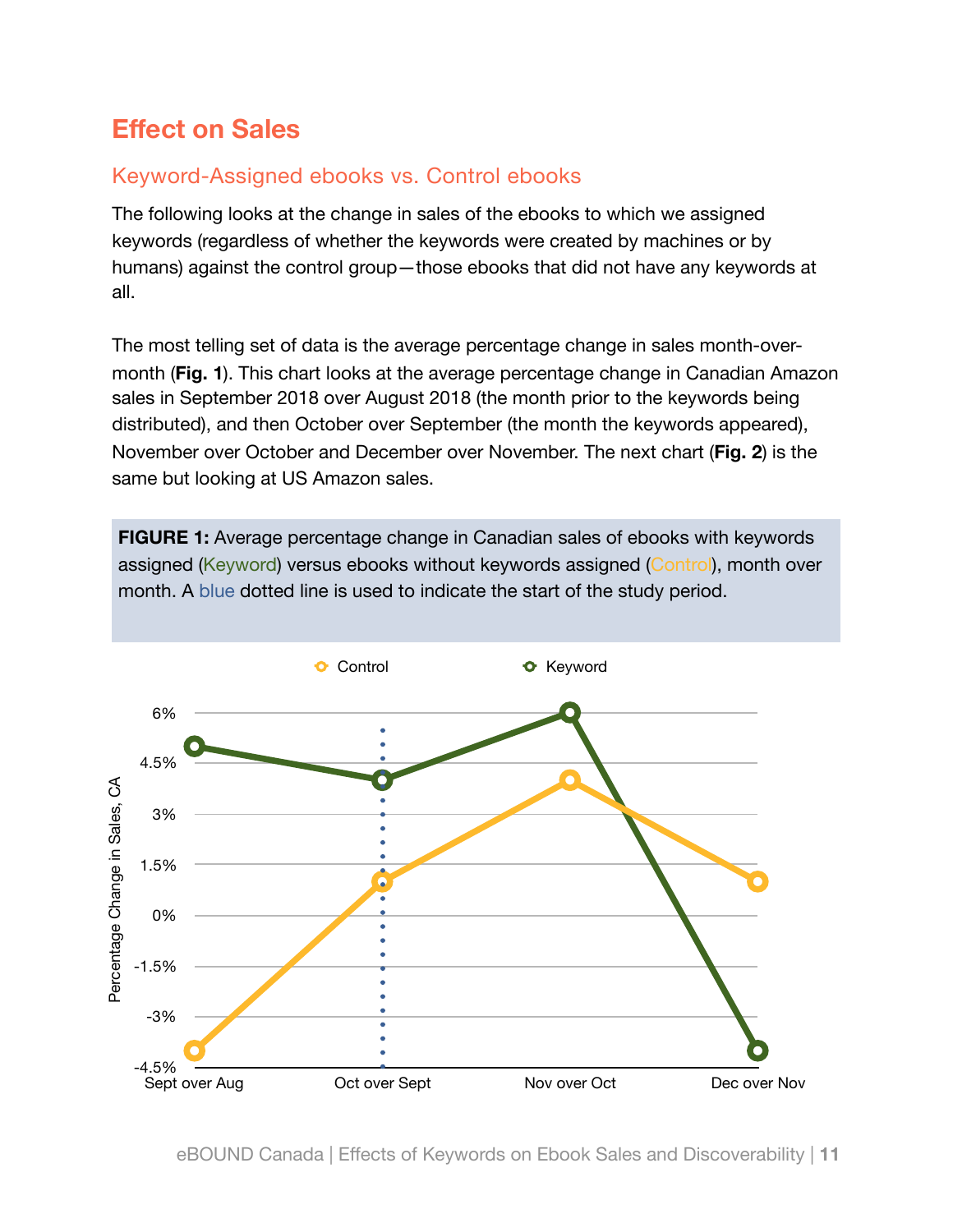



**FIGURE 3:** Total number of ebooks sold (US and CA) in each category for the study period vs the previous year.

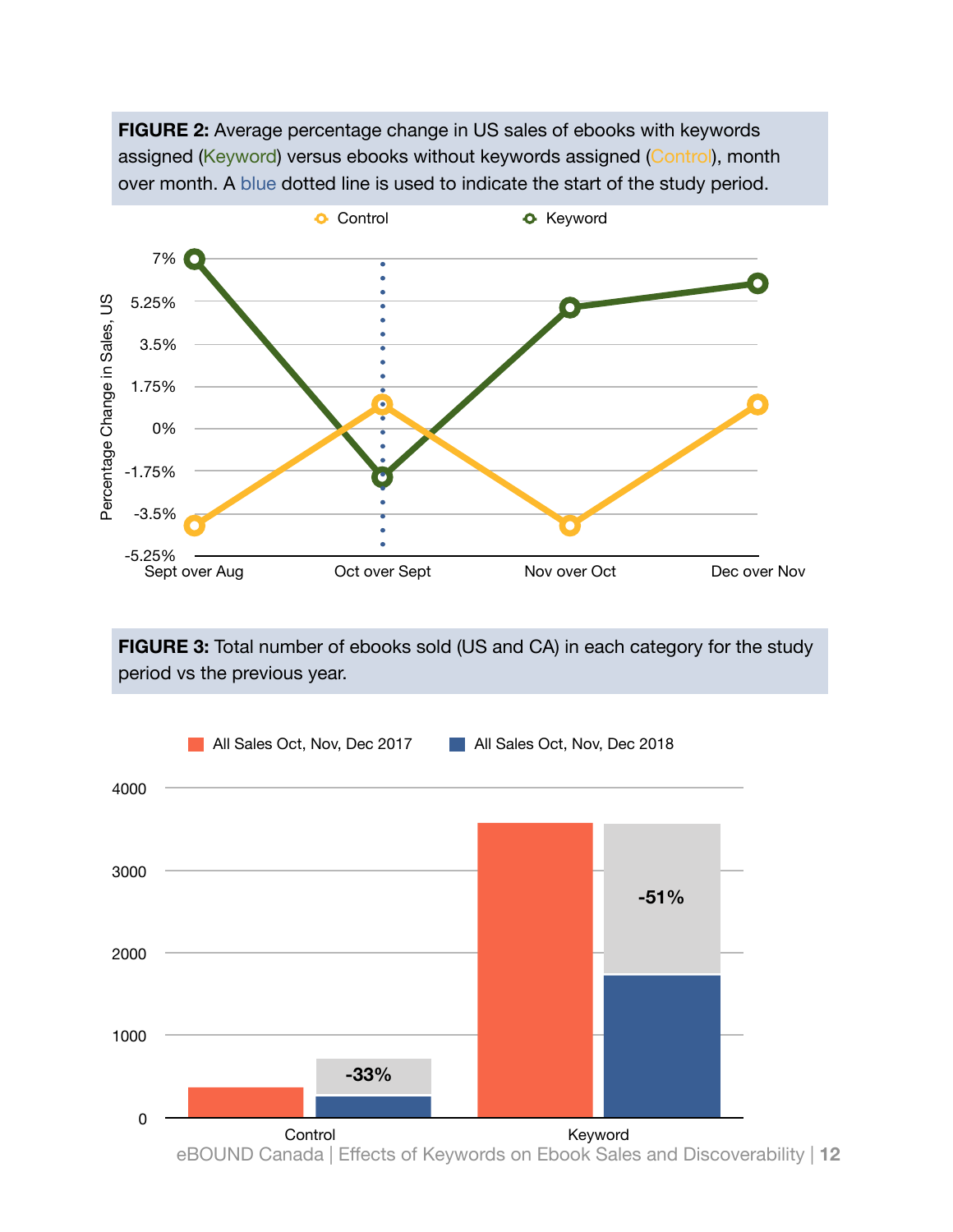We expected to see an increase in sales of titles with keywords assigned starting at the beginning of the study period that lasted into the holiday sales season. Unfortunately, the Canadian sales show a *decrease*, which was followed by an increase that mirrored the increase in sales of the control titles. The US sales show an even more marked decrease. The conclusion we came to is that the keywords had no effect on sales month-over-month.

The same conclusion can be reached when looking at total sales of the same period from 2017 (**Fig. 3**). It is important to note that while the keyworded titles had more sales than the control group due to the limitations discussed on page 8, the change in sales was not what we expected to see. The chart shows a decrease in sales in both the keyword group and the control group.

<span id="page-12-1"></span>These sales results are consistent with current industry trends: Amazon sales of traditionally-publishedebooks are declining across the board.<sup>[3](#page-12-0)</sup> Although we expected to see an improvement when we added keywords, after analyzing the data from multiple approaches we continued to see similar sales results between the two groups.

### Human-Created Keywords vs. Machine-Created Keywords

The figures in this section look at the change in sales of the ebooks which had keywords created by humans against the ebooks which had keywords created by Firebrand's machine-learning software.

The following charts show average percentage change in Amazon sales month-overmonth (**Fig. 4, Fig. 5**) and total sales during the study period over the last year (**Fig. 6**).

**Fig. 4** and **Fig. 5** indicate that Firebrand's keywords perform slightly better than the human-created keywords when first assigned and distributed, but that evens out as time goes on. However, when looking at the change in total sales over last year (**Fig. 6**), we see that there is very little difference in year over year—both groups display about a 50% decrease in sales.

It appears that regardless of who created the keywords and how we explored the data (please refer to Appendix B for further analysis), there was no real sales impact of keywords on the selected ebooks.

<span id="page-12-0"></span>Milliot, Jim. "E-Book Sales Fell 10% in 2017." *PublishersWeekly.com*, 25 Apr. 2018, [3](#page-12-1) www.publishersweekly.com/pw/by-topic/digital/content-and-e-books/article/76706-e-booksales-fell-10-in-2017.html.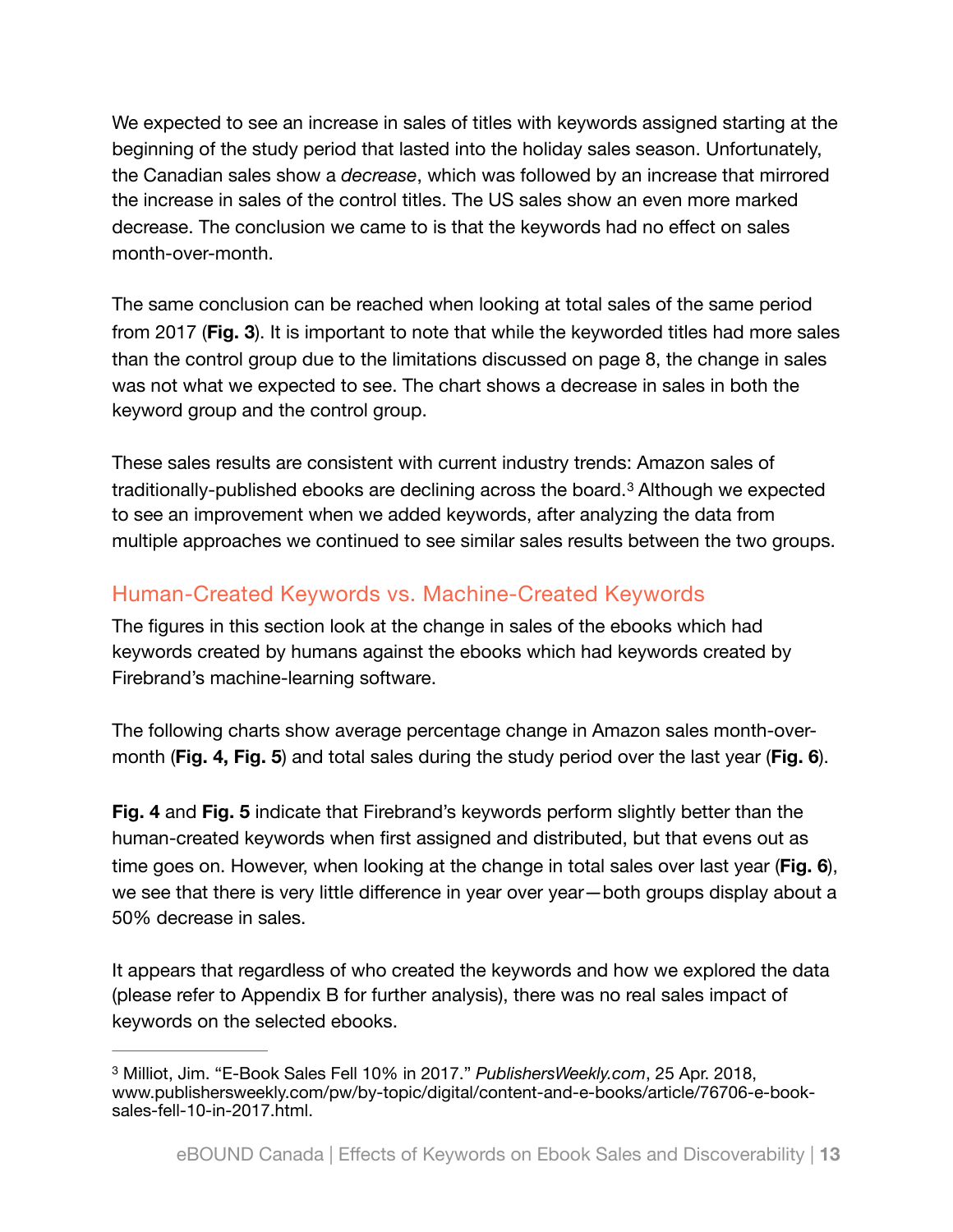**FIGURE 4:** Percentage change in CA sales of ebooks with human-created keywords (Human) versus ebooks machine-created keywords (Machine), month over month. A blue dotted line is used to indicate the start of the study period.



**FIGURE 5:** Average percentage change in US sales of ebooks with human-created keywords (Human) versus ebooks machine-created keywords (Machine), month over month. A blue dotted line is used to indicate the start of the study period.

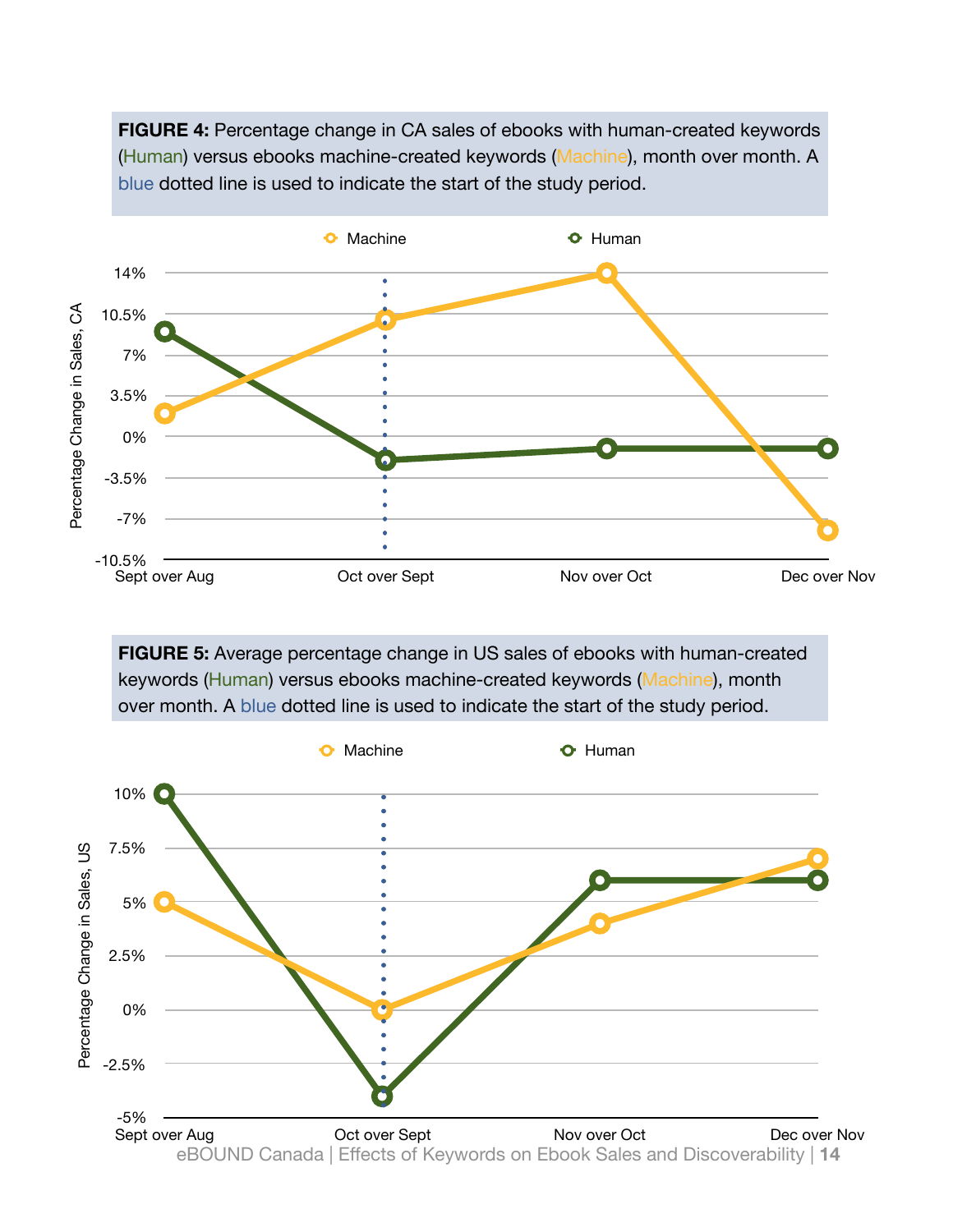

# <span id="page-14-0"></span>**Effect on Discoverability**

### Keyword-Assigned ebooks vs. Control ebooks

The following looks at change in Amazon glance views for the ebooks to which we assigned keywords (regardless of whether the keywords were created by machines or by humans) against the control group—those ebooks that did not have any keywords at all.

The most striking example of the increase in discoverability of keyworded titles is apparent when investigating the glance views of the study period (October, November and December 2018) over the same period in 2017. **Figure 7** shows a dramatic improvement in the glance views of those ebooks to which we assigned keywords over the ebooks in the control group.

The change in glance views over the previous three months (July, August and September 2018, **Fig. 8**) is also striking, displaying a similar marked improvement in glance views of keyworded ebooks over control ebooks.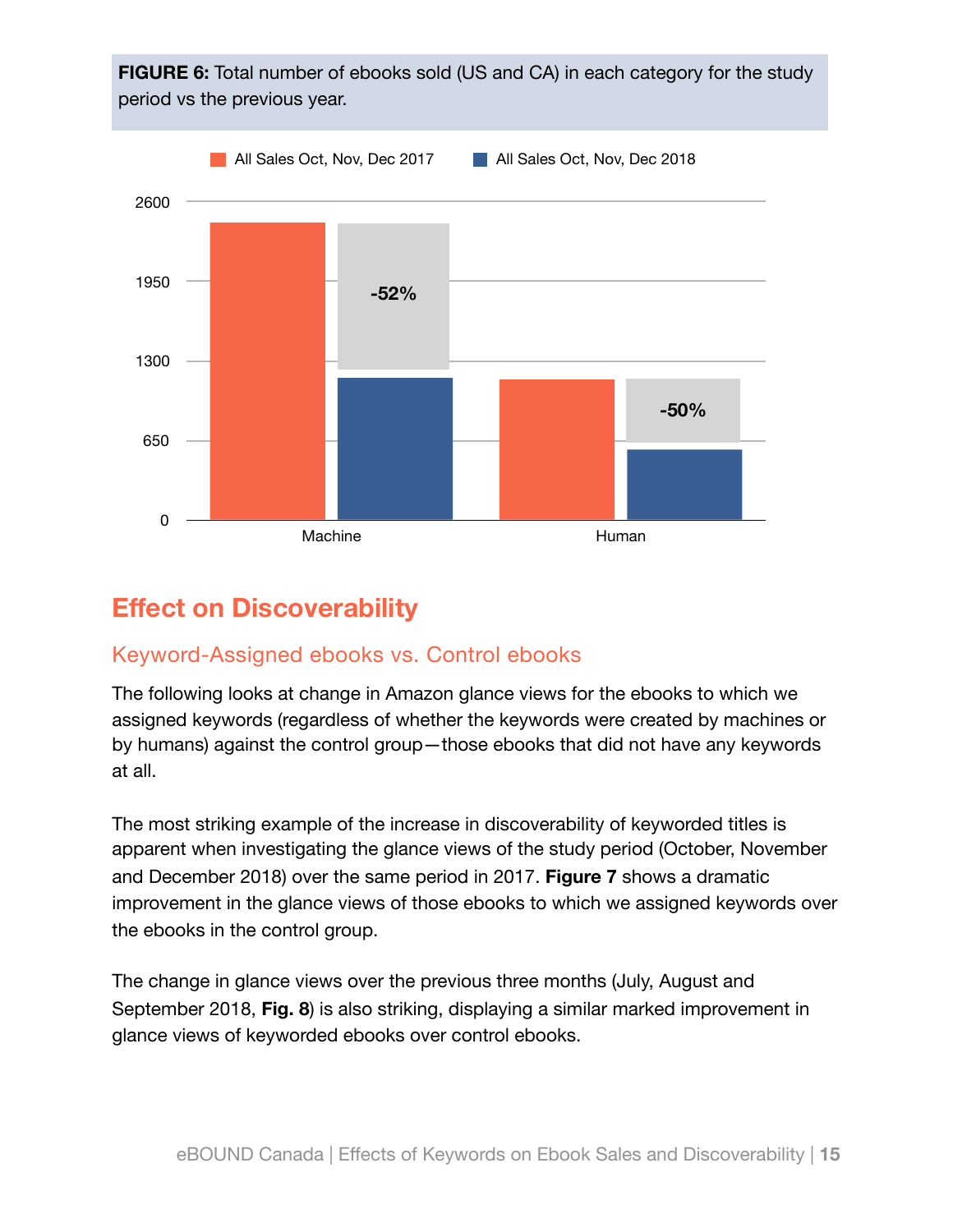**FIGURE 7:** Average percentage change in glance views between October, November and December 2017 and October, November and December 2018. The ebooks with keywords assigned (Keyword) show a 240% increase in glance views, and the control ebooks (Control) show a 48% increase.



**FIGURE 8:** Average percentage change in glance views between July, August and September 2018 and October, November and December 2018. The ebooks with keywords assigned (Keyword) show a 65% increase in glance views, and the control ebooks (Control) show a 5% increase.



eBOUND Canada | Effects of Keywords on Ebook Sales and Discoverability | **16**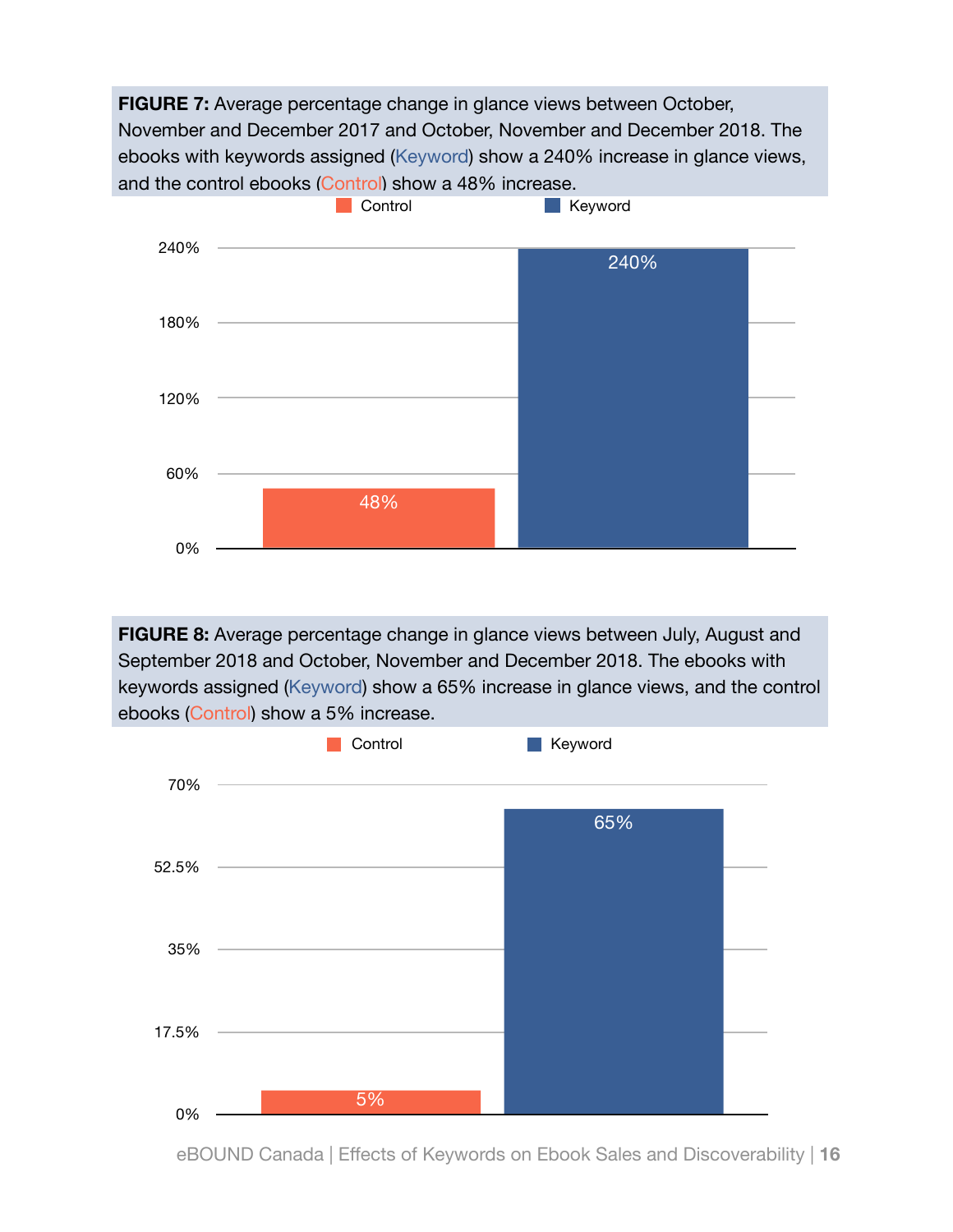Improvements in discoverability can be seen across all BISAC categories (**Fig. 9**) selected for the study, although the most dramatic increase is in the youth categories. And the same improvements are seen in backlist (publication years from 1989 to 2015) and frontlist (publication years in 2016 and 2017) titles (**Fig. 10**), although the keyworded frontlist titles saw the greatest improvement.

For a more in-depth analysis of the effects of keywords on sales broken out across BISAC categories, publication years and ranking group, please refer to **Appendix B.** 

**FIGURE 9:** Average percentage change in glance views between July, August and September 2018 and October, November and December 2018, broken up by BISAC category. Ebooks with keywords assigned are in blue (Keyword) and the control ebooks (Control) are in orange.

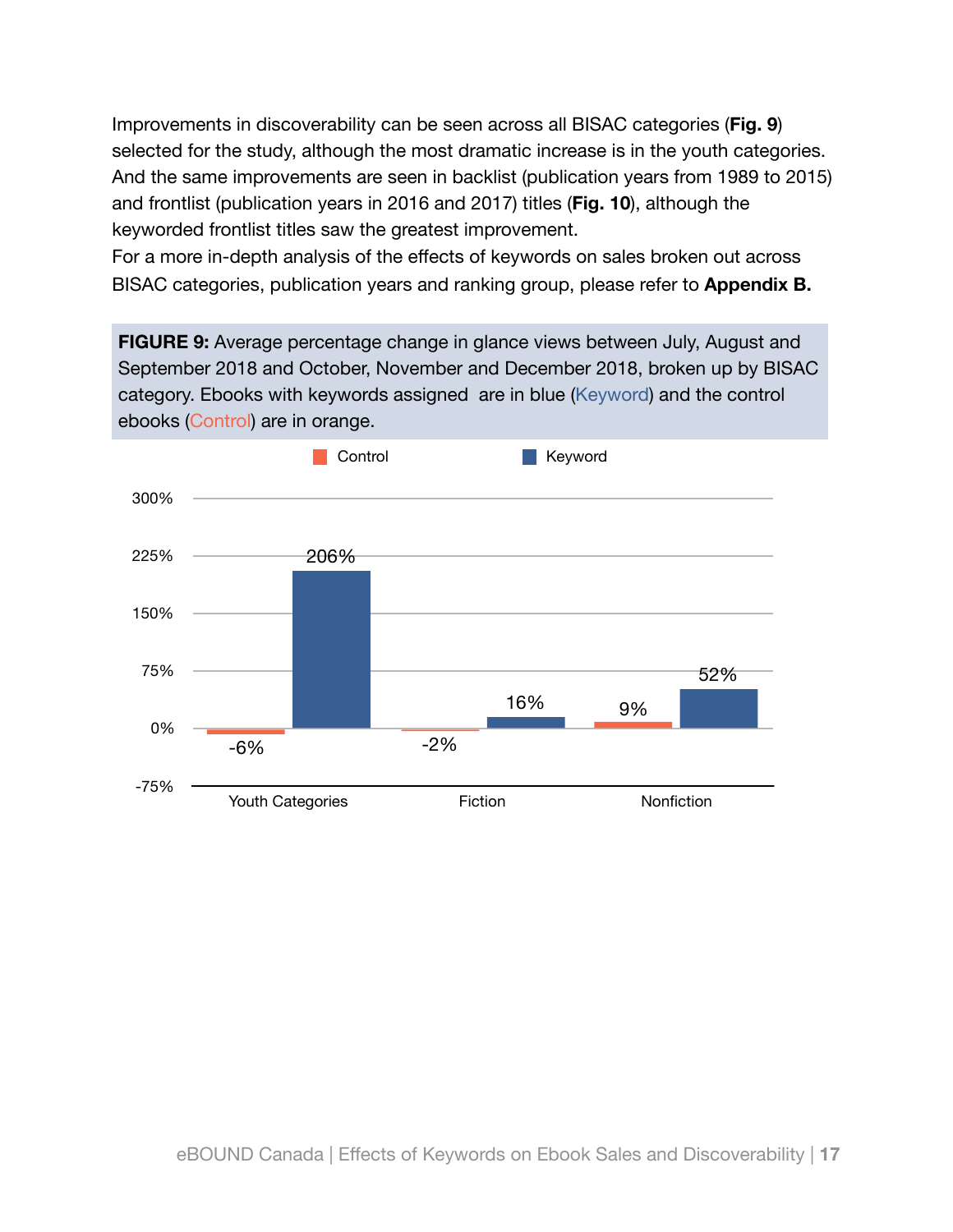**FIGURE 10:** Average percentage change in glance views between July, August and September 2018 and October, November and December 2018, broken up by publication year. Ebooks with keywords assigned are in blue (Keyword) and the control ebooks (Control) are in orange.



### Human-Created Keywords vs. Machine-Created Keywords

The following looks at change in Amazon glance views for the ebooks with keywords created by Firebrand versus the change in glance views for ebooks with keywords created by humans.

While it is clear that keywords are effective regardless of whether they're human assigned or created by Firebrand's algorithms, the following data explores if one has a greater effect than the other.

**Figure 11** shows glance views of the study period (October, November and December 2018) over the same period in 2017. When looking at the entire set of titles, the ebooks with human-created keywords performed significantly better than those with machinecreated keywords. The same is true when looking at the change in glance views over the previous three months (July, August and September 2018, **Fig. 12**).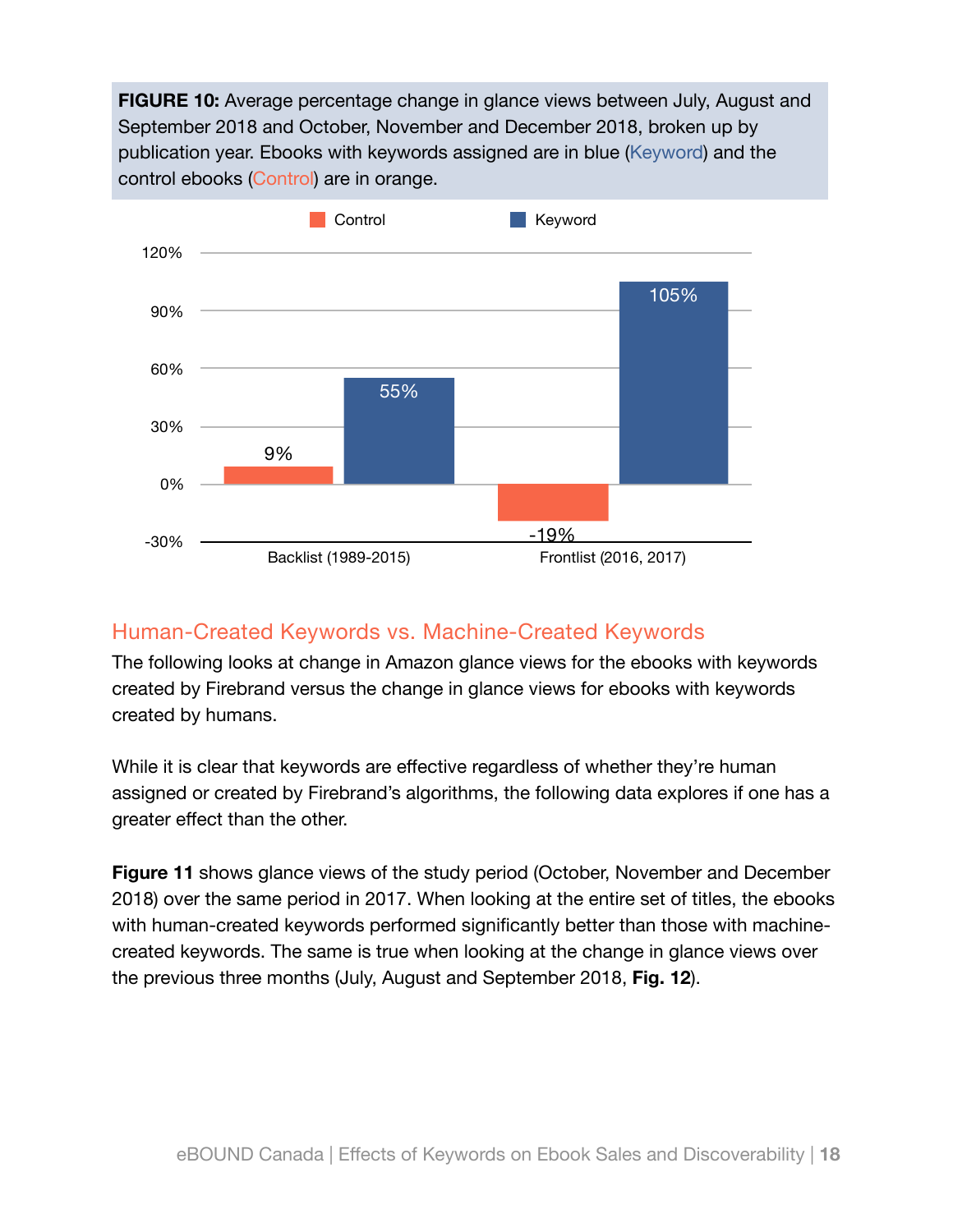**FIGURE 11:** Average percentage change in glance views between October, November and December 2017 and October, November and December 2018. The ebooks with human-created keywords (Human) show a 381% increase in glance views, and the ebooks with machine-create keywords (Machine) show a 101% increase.



**FIGURE 12:** Average percentage change in glance views between July, August and September 2018 and October, November and December 2018. The ebooks with human-created keywords (Human) show a 104% increase in glance views, and the ebooks with machine-create keywords (Machine) show a 27% increase.



eBOUND Canada | Effects of Keywords on Ebook Sales and Discoverability | **19**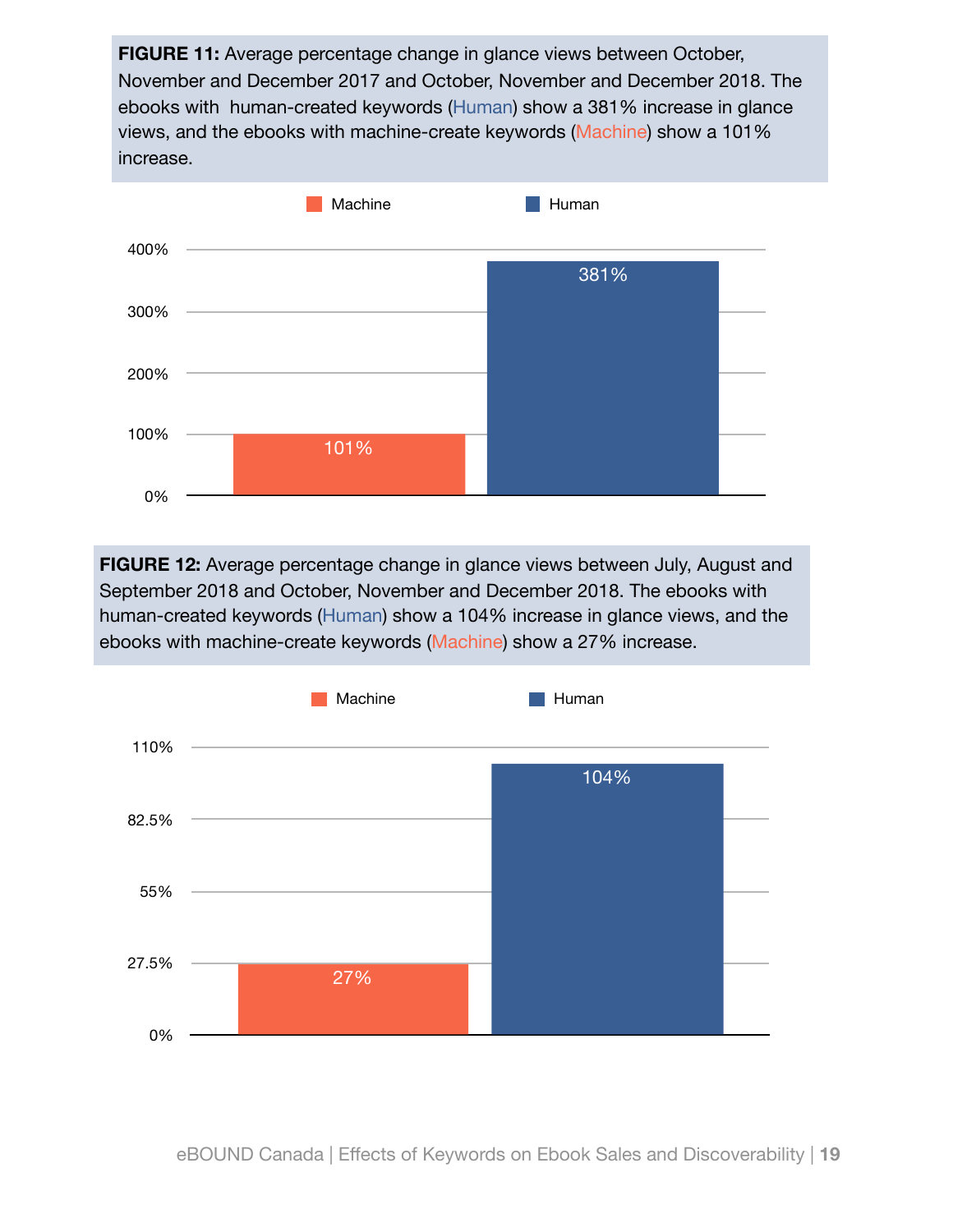When we break down the books by publication year (**Fig. 13**) or category (**Fig. 14**) and look at their glance views over the previous three months, we again see the humancreated keywords performing better.

**FIGURE 13:** Average percentage change in glance views between July, August and September 2018 and October, November and December 2018, broken up by publication year. Ebooks with human-created keywords are in blue (Human) and ebooks with machine-created keywords (Machine) are in orange.



**FIGURE 14:** Average percentage change in glance views between July, August and September 2018 and October, November and December 2018, broken up by BISAC category. Ebooks with human-created keywords are in blue (Human) and ebooks with machine-created keywords (Machine) are in orange.



eBOUND Canada | Effects of Keywords on Ebook Sales and Discoverability | **20**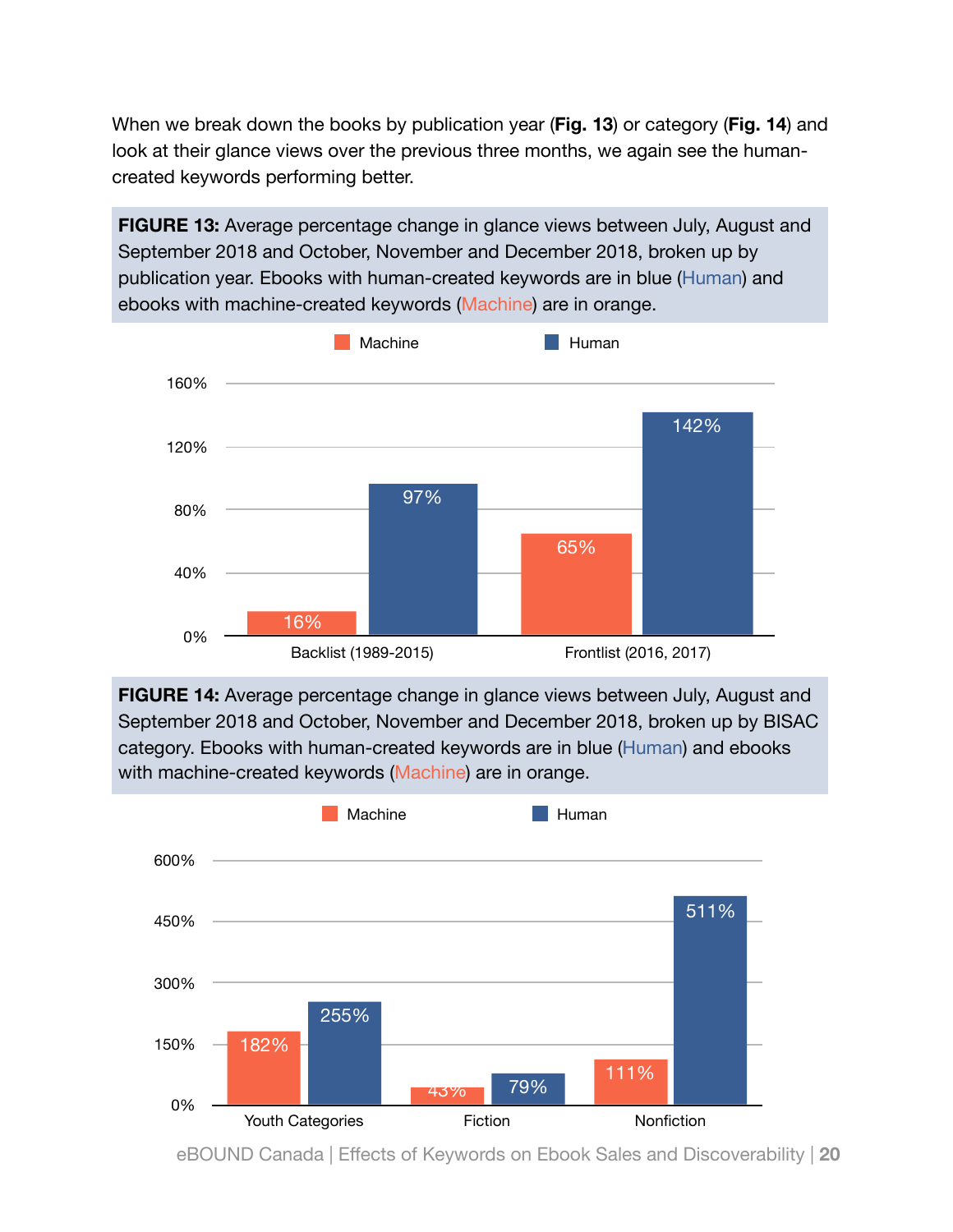However, as mentioned on page 6, the ebooks were originally selected using Firebrand's ranking system. Firebrand was assigned the highest-scoring books due to the constraints of their systems.

The ebooks were broken out based on their score. The first chart (**Fig. 15**) has them separated into a high-scoring group and a low-scoring group. The median score was 0.238, and the groups were arranged around that median.

Previous results show the human-created keywords outperforming the machinecreated keywords significantly. But when the score group is taken into account, it's clear that while human-created keywords are much more effective for the low-scoring ebooks, that difference is much less apparent for the high-scoring ebooks.

**FIGURE 15:** Average percentage change in glance views between July, August and September 2018 and October, November and December 2018, broken up by score group (as determined by Firebrand). Ebooks with human-created keywords are in blue (Human) and ebooks with machine-created keywords (Machine) are in orange.

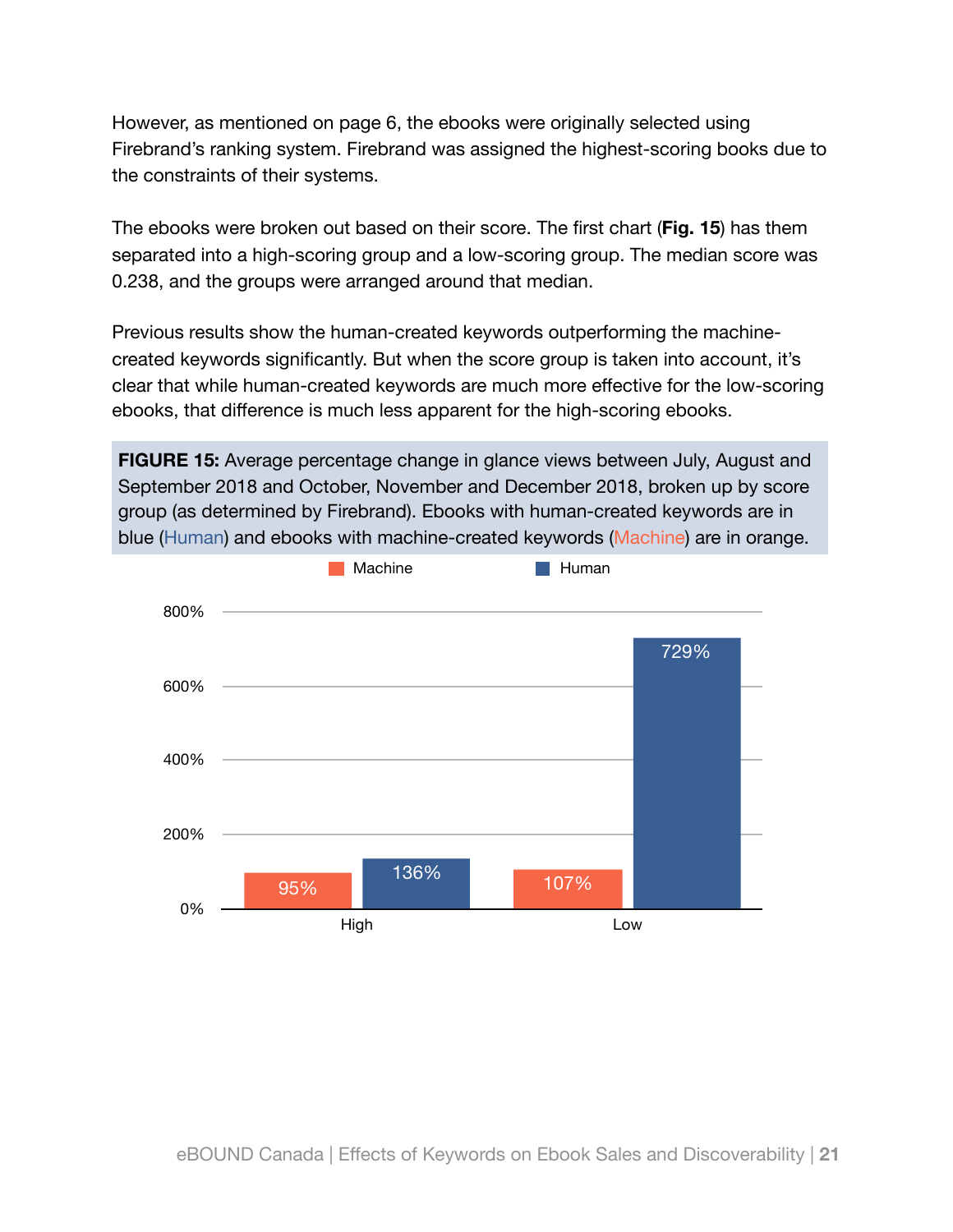In **Figure 16**, we break out the twenty-five top-scoring groups into a very high score category, and here that effect is even more clear.

However, the majority of eBOUND's client publishers have books that are not in that high scoring bracket. For most Canadian small-press ebooks, it appears that humancreated keywords will result in a greater improvement in discoverability.

**FIGURE 16:** Average percentage change in glance views between July, August and September 2018 and October, November and December 2018 for the 25 topscoring books. Ebooks with human-created keywords are in blue (Human) and ebooks with machine-created keywords (Machine) are in orange.

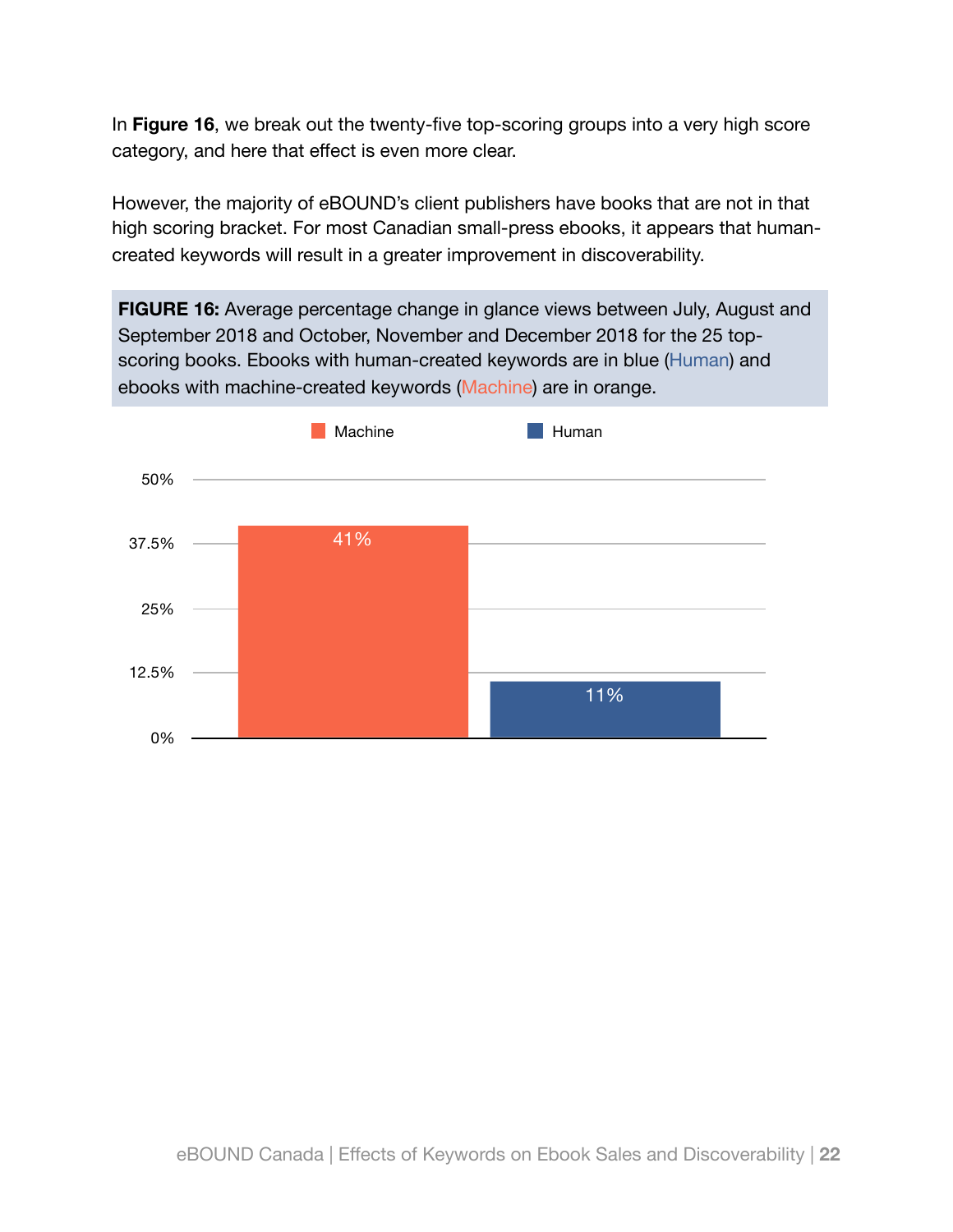# <span id="page-22-0"></span>**CONCLUSIONS**

Based on the data collected and our analysis of that data, it appears that adding keywords to bibliographic metadata had no effect on the sales of ebooks published by independent Canadian presses. However, it did appear that adding keywords had a significant effect on the discovery of those ebooks, regardless of their category or when they were published. It also appears that for most ebooks, having keywords created by human readers is more effective for discovery overall.

### Further Research

There is a lot of room for further research into the effect of keywords on the Canadian book market.

It may be useful to investigate the sales of all formats of a keyworded book, as mentioned on page 9. But for long-term success, it would be valuable to determine if there are other factors within the bibliographic metadata that can be used in tandem with keywords to increase conversion—that is, turn the extra glance views into higher sales. It is possible that with more robust, cleaner, and more up-to-date metadata, Canadian independent publishers would see increase ebook sales in line with the increased discoverability created by the addition of keywords.

### <span id="page-22-1"></span>**RECOMMENDATIONS FOR PUBLISHERS**

The goal of this research was to provide a guideline for Canadian independent publishers looking into adding keywords to their books. Based on the results, we cannot say that the addition of keywords will make a significant impact on sales, but we know that it will significantly improve discoverability.

Therefore, it is our recommendation that publishers add keywords to their bibliographic metadata where possible, but to do so in tandem with other updates to their metadata. We also recommend that keywords be created by human beings, as human-created keywords enhance discovery across the greatest number of books.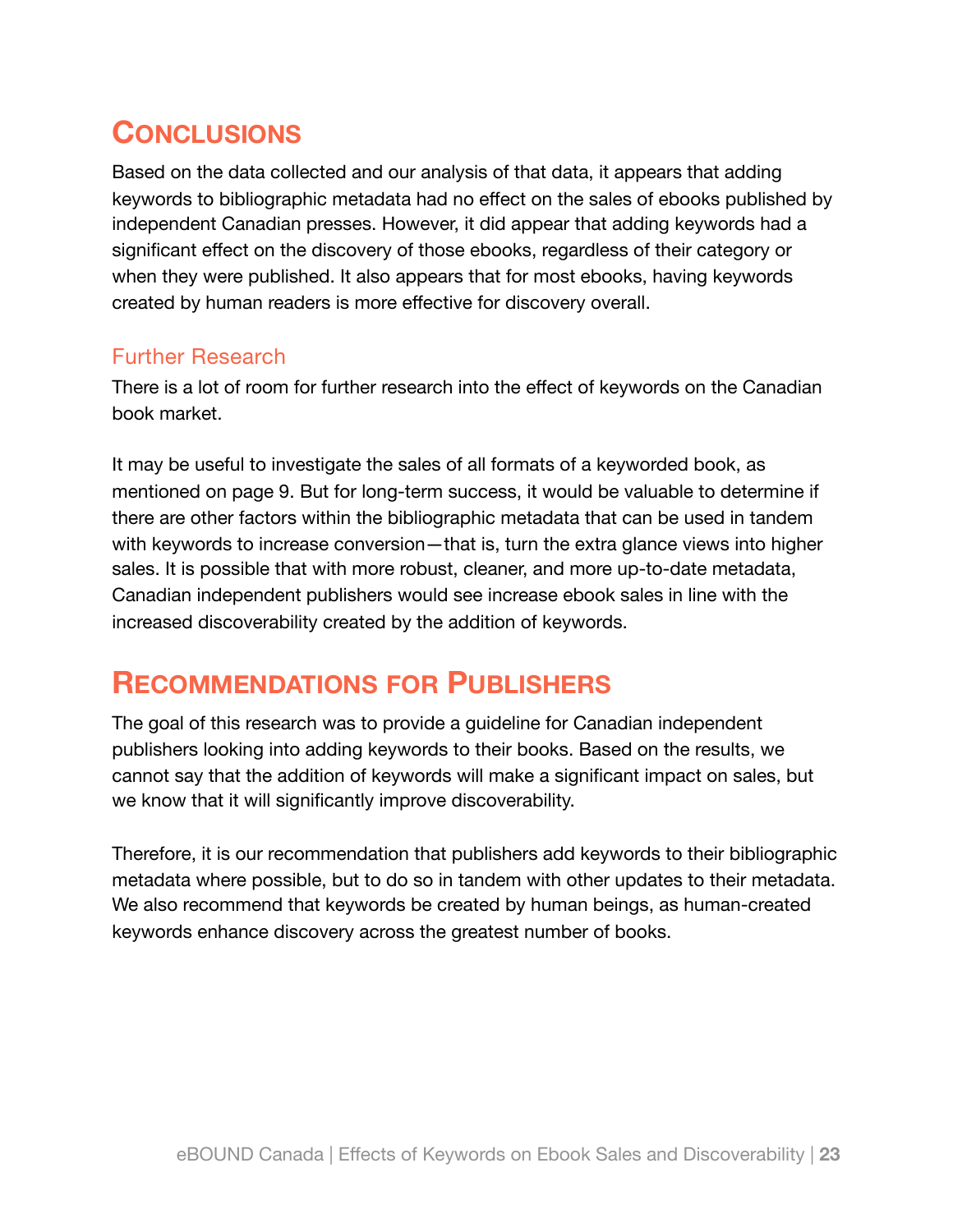# <span id="page-23-0"></span>**APPENDICES**

### <span id="page-23-1"></span>**Appendix A: Development of Human-Created Keywords**

### Current Best Practices

As mentioned in the main text, retailers have not yet settled on a standard use of keywords. However, it is strongly recommended that anyone planning to use keywords in their bibliographic metadata read the BISG's "Revised Best Practices for Keywords in Metadata", available for free on BISG's website and referred to on page 4 of this document. It is revised often and is the best overview of the current understanding and usage of keywords.

### Methods Used in This Study

In some places, the methods used in this study differed somewhat from the best practices outlined by the BISG. We've outlined the steps taken and resources used here and indicated if the methods used here differ from those in the BISG's bestpractices.

This study investigated the use of keywords, but it did not look at the quality of the keywords as a factor. The steps below are only a description of what the human contractors did to choose their keywords and are not intended as a guideline to create the best possible keywords.

#### **Researching the Publisher-Created Metadata**

The contractors were given a spreadsheet with their assigned books. They then went through each book individually and used the book's metadata as revealed by BookNet's Biblio-o-Matic tool as well as its Amazon page to get a sense of the book's subject, content, tone and intended market. They created keywords based on this basic bibliographic metadata, including whether the book had Canadian content ("Canadian", "Canada") or was set in a specific place ("Quebec", "Toronto"), or if it had an intended age range ("grade two", "10", "11"), or if the book was own-voices ("women", "Japanese-Canadian").

This is somewhat contrary to BISG's best practices, as they recommend not creating keywords that can be found elsewhere in the metadata. In our circumstances, we wanted to ensure consumers were discovering the books by using more humansounding keywords. For example, the book's metadata may list "ages 10-14", but a consumer is more likely to search for "books for grade 8".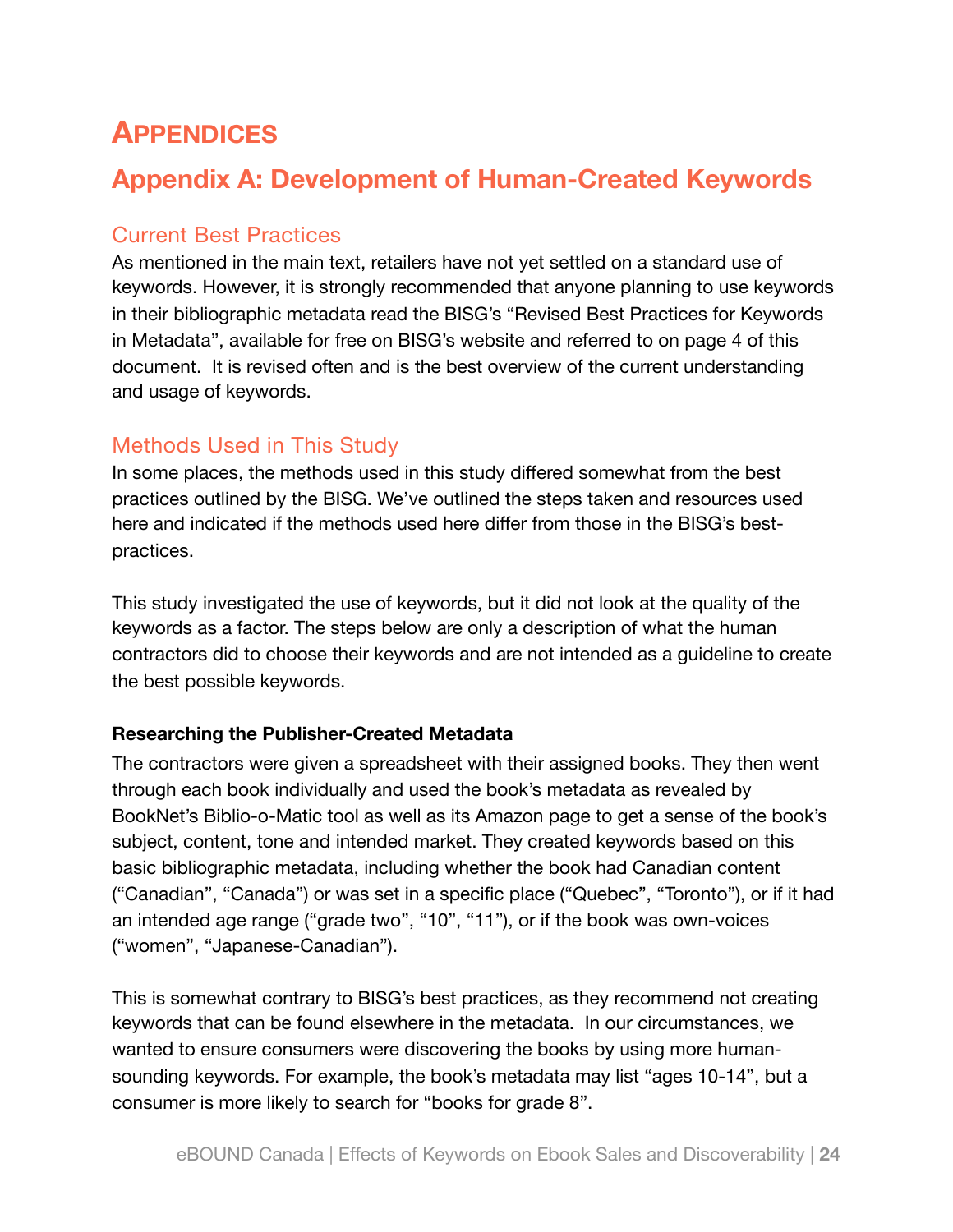The contractors also used tone words ("funny", "sad") and other content gleaned from the publisher's descriptive text.

#### **Investigating Reader-Created Content**

Once the contractors had exhausted the publisher-generated content, they moved on to reader-created content such as reviews or categories. These are an excellent way to determine how readers are talking about the book—is it a "good book for slow readers", or perhaps a "scary mystery"? These are things that a reader will tell us in their reviews on Amazon or Goodreads but that might not be evident in the publisher's metadata, and by using the reader's language we're more likely to capture the way potential readers are searching for books.

#### **Using Comparative Titles**

In some cases, the books did not have enough reader-created content to create good keywords. When this happened, the contractors took as much as they could from the metadata and from the book's table of contents, and then they moved on to comparative titles. They looked at the reviews of those books to find the way readers spoke about similar titles.

#### **Organizing the Keywords**

<span id="page-24-1"></span>The contractors were asked to stay under 600 characters. BISG's recommendation is 500, and at the time of this study Amazon had not indicated their character limit. We based our limit on the information reported by Erica Leeman of MIT Press[.4](#page-24-0)

It is important to note that as of November 2018, Amazon has changed their keyword character limit to 250 bytes.

The contractors organized their keywords so that the most valuable ones were at the beginning. While there's no evidence that Amazon prioritizes keywords by location, it's wise to keep the best at the top in case a different vendor has a lower character count —or, as mentioned above, in case Amazon lowers their limit.

<span id="page-24-0"></span>Leeman, Erica. "Demystifying the Inner Workings of Amazon Keywords." *LinkedIn SlideShare*, [4](#page-24-1) 24 Mar. 2017, www.slideshare.net/booknetcanada/demystifying-the-inner-workings-ofamazon-keywords.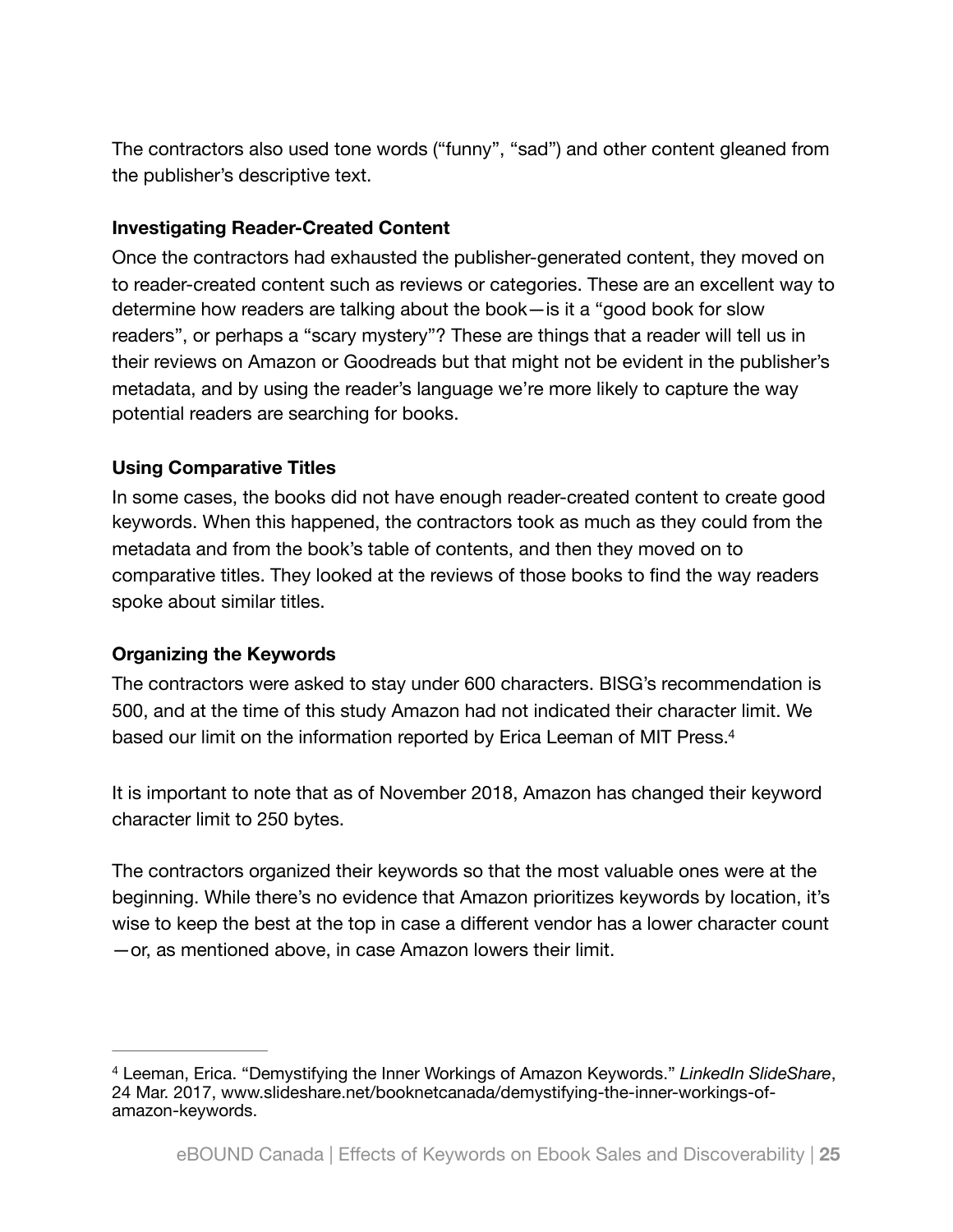# <span id="page-25-0"></span>**Appendix B: Additional Analysis of the Effects of Keywords on Sales**

There was no conclusive evidence that the addition of keywords to the bibliographic metadata of the ebooks studied had any effect on sales. In the body of this report we explored overall sales. In this appendix, we'll look at the sales of the control group against sales of the keyword books broken out across BISAC category (**Fig. 17**), by publication year (**Fig. 18**) and by ranking group (**Fig. 19**).

All charts display the change in sales represented by a percentage, to avoid the limitations discussed on page 8 and for easier visualization.

**FIGURE 17:** Percentage change in number of ebooks sold (US and CA) in each category for the study period (Oct., Nov., Dec., 2018) vs the same period in 2017, broken up by main BISAC category. Ebooks with keywords are in blue (Keywords) and ebooks in the control group (Control) are in orange.

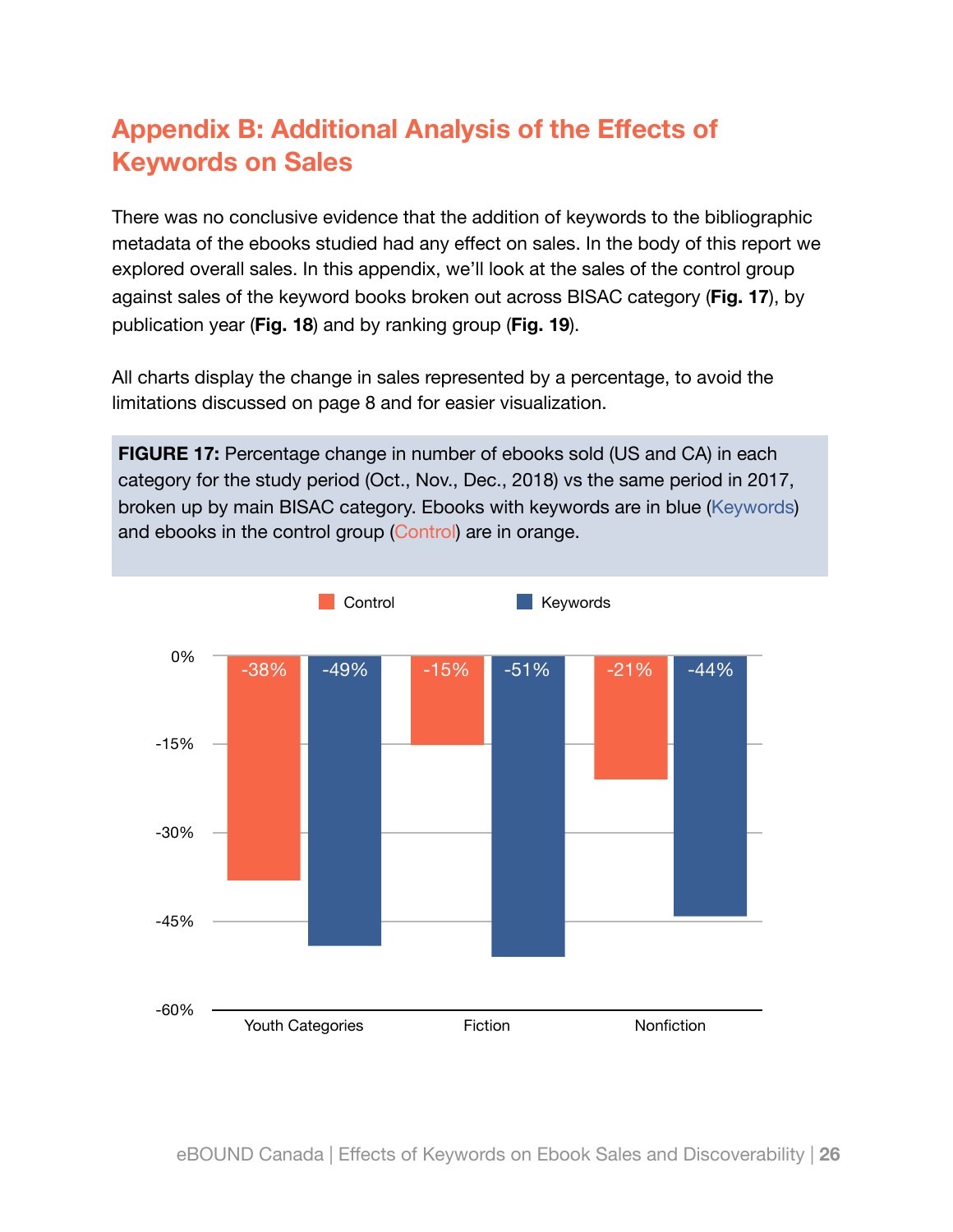**FIGURE 18:** Percentage change in number of ebooks sold (US and CA) in each category for the study period (Oct., Nov., Dec., 2018) vs the same period in 2017, broken up by publication year. Ebooks with keywords are in blue (Keywords) and ebooks in the control group (Control) are in orange.



**FIGURE 19:** Percentage change in number of ebooks sold (US and CA) in each category for the study period (Oct., Nov., Dec., 2018) vs the same period in 2017, broken up by score group. Ebooks with keywords are in blue (Keywords) and ebooks in the control group (Control) are in orange.



eBOUND Canada | Effects of Keywords on Ebook Sales and Discoverability | **27**